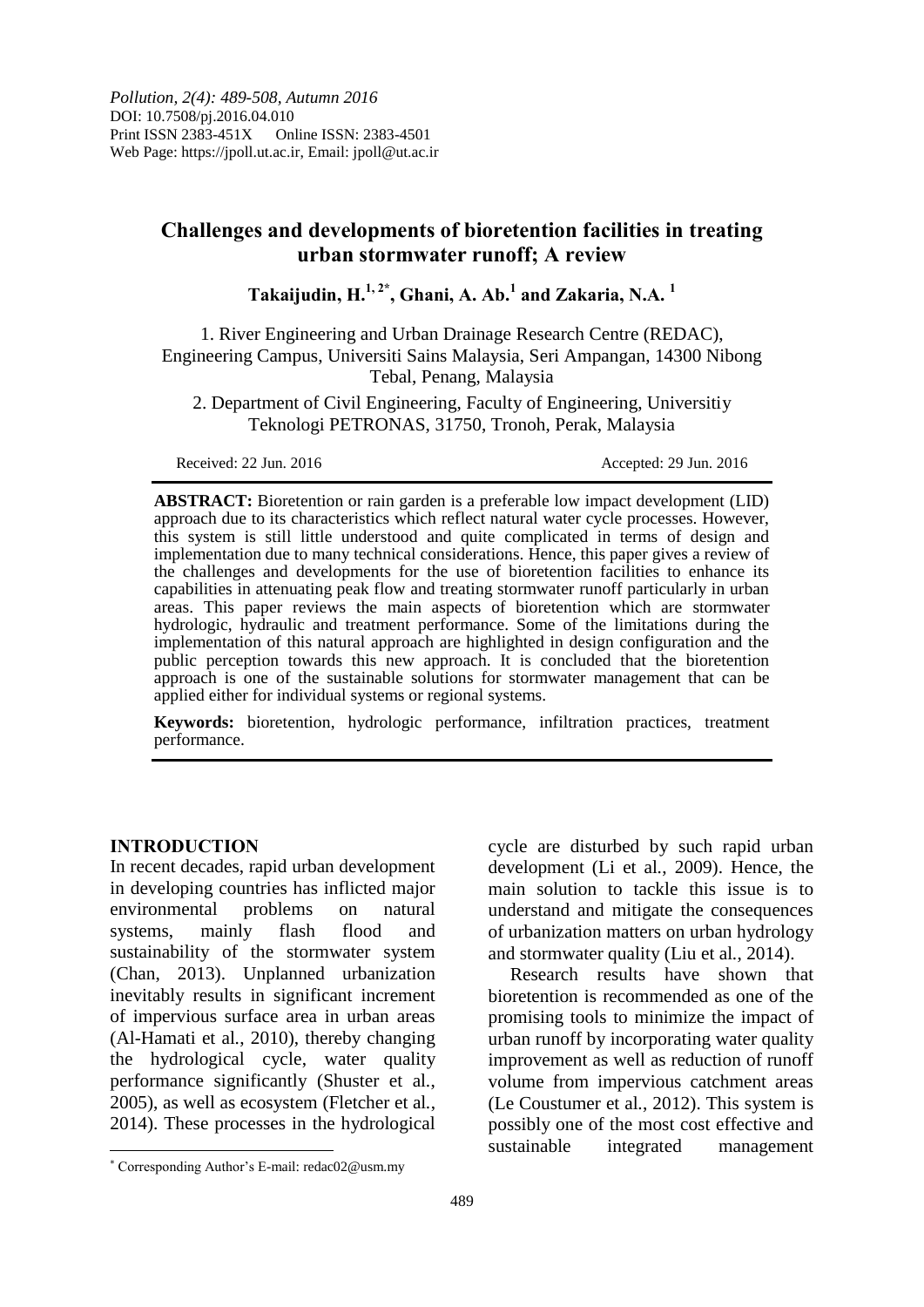practices in low impact development approach using soil mixture to control flow with a highly effective filter media for stormwater pollutants (Davis et al*.*, 2001).

Thus, governments and private agencies have taken proactive steps to ensure that all development must provide a holistic approach by considering the environmental impact in developing areas in order to make urbanization and environmental issues to be in balance or steady state condition. The guidelines are to be mandatorily carried out to all parties involved such as planners, developers, architects, consulting engineers, and contractors to provide the best design solutions for the betterment of life. In the United States and Australia, concepts such as Low Impact Development (LID) and Water Sensitive Urban Design (WSUD) were introduced as guidelines of stormwater management practices. Furthermore, in European countries and the United Kingdom, the Best Management Practices (BMPs) and Sustainable Urban Drainage System (SUDs) have been applied for many years when dealing with stormwater runoff. It is also known as Stormwater control measures (SCMs) (Jenkins et al., 2010). Urban Stormwater Management Manual for Malaysia or "Manual Saliran Mesra Alam Malaysia" (MSMA) was introduced as guidelines for Malaysia with similar objectives since the early  $21<sup>st</sup>$  century. The aim of these stormwater management concepts are to encourage new sustainable urban development associated with natural process such as integrating hydrological cycle in the urban system. For example, housing development can be built in more greenery areas by providing a systematic drainage system and promoting more pervious areas that allow infiltration, transpiration and other hydrological processes which can be fitted into the system.

One of the possible approaches is bioretention. It is also known as rain garden which consists of porous media, mulch and vegetation elements (DeBusk & Wynn, 2011). The term bioretention came from the combination of two words, "bio-mass" and "retains" (Coffman & Siviter, 2007). Physically, it looks like a beautiful garden full of various species of vegetation and flowers on the ground surface. Surprisingly, this system can provide runoff treatment system as well as flow attenuation through natural process. Besides, it is also promoting bio-ecological system by having insects, birds and others. Technically, it is also referred as cost effective stormwater management tools with shallow excavation designed to filter and store stormwater runoff (LTU, 2011). Bioretention is one of the stormwater control measures (SCMs) that consist of an excavated basin with installation of soil filter media and vegetated plant (Lucas, 2010). In addition, DID (2012) referred bioretention as one of BMPs forms which apply the combination of biological uptake and filtration process through porous media to treat stormwater runoff (DID, 2012). Bioretention system is applicable at various places. It can be designed for smaller drainage areas such as from single lot to larger scale development areas to collect the runoff from parking lots or high-rise building rooftops (Davis and McCuen, 2005). Besides, it is also designed to address runoff from the roads and streets where it is located at both sides of the streets or road dividers.

Rain garden can be proposed as permeable and impermeable (DID, 2012). A pervious or permeable system carries runoff through fill media in a certain rate and passes through sand bed layer. This system promotes exfiltration process due to the absence of subdrains installation and also encourages groundwater recharge (Estes, 2007). Finally, its balance is discharged as the outflow. Impermeable system has different configuration of its outflow zone. The perforated pipe or subsoil pipe is installed underlying filter media. The infiltrated water is captured by this pipe and is transported to the existing conveyance or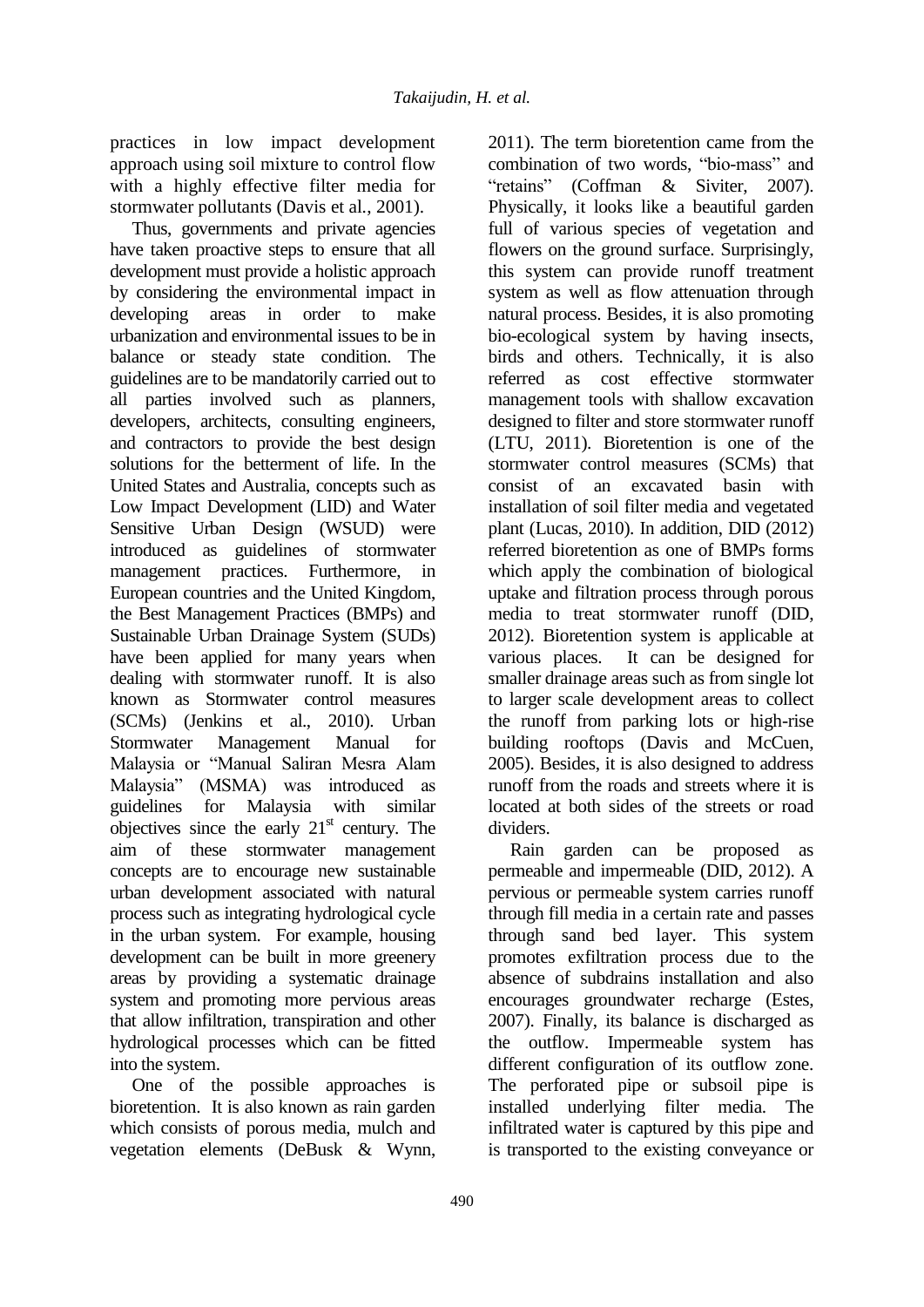natural receiving watercourse. An advantage of this system is that it will provide the capacity for the next storm event due to the presence of underdrain which can convey outflow in a shorter period of time compared to the pervious system.

Hence, this paper reviews the development, experiences and issues of bioretention facilities in enhancing its performance and providing more sustainable infrastructures to the society and nation.

**CHALENGGES AND ISSUES IN BIORETENTION IMPLEMENTATION** Bioretention is typical Low Impact Development (LID) practice to adopt natural hydrologic process, pollutant removal and aesthetic values (Brown and Hunt III, 2011). Bioretention offers multiple solutions in dealing with stormwater runoff. Based on the criterion of this system, it can provide the best service in achieving high water quality as well as eliminating flood issues especially in urban areas. The performance of this system was compared with common BMPs system, mainly detention pond and infiltration basin (Brander et al*.*, 2004). Based on the study, it was found that bioretention performs better because it can optimize the water to ET and increase groundwater recharge. Detention pond always creates flood problem at the downstream areas. Then, it will cause erosion at river bank and degrade the habitat and ecosystem. However, Brander et al*.* (2004) suggested that the clogging problem is the prime issue when dealing with the infiltration system, mainly bioretention and infiltration basin. The same issue was highlighted where the clogging problem creates a major failure of bioretention system (Le Coustumer et al*.*, 2007; Siriwardene et al*.*, 2007; Jenkins et al*.*, 2010; Reddi, 2000).

Rain garden is a favorable approach system and flexible in terms of application. However, the information data such as treatment and hydraulic responses were lacking and limited for design recommendation and modeling (Good et al*.*,

2012). For example, the understanding of depth and soil type of filter media was poorly documented (Clar et al*.*, 2009; Le Coustumer et al*.*, 2008). Brown and Hunt (2011) also added that bioretention was still required specifically for fill media where the depth of media kept changing depending on the condition of drainage area criterion, drainage design, and suitability of soil on the site. Besides, bioretention design was also limited to the areas which have a minor storm event (Brander et al*.*, 2004). Thus, it can be summarized that sufficient data were required to establish the design chart for each parameter in order to make the designer easy and comfortable using the design manual or guidelines.

## **DESIGN ELEMENTS**

Rain gardens are great if designed properly, which then can beautify cities and provide greener and healthier environments. There are six typical components found in bioretention cells:

- I. Grass buffer strips reduce runoff velocity and filter particulate matter.
- II. Sand bed provides aeration and drainage of the planting soil and assists in the flushing of pollutants from soil materials.
- III. Ponding area provides storage of excess runoff and facilitates the settling of particulates and evaporation of excess water.
- IV. Organic layer performs the function of decomposition of organic material by providing a medium for biological growth (such as microorganisms) to degrade petroleum-based pollutants. It also filters pollutants and prevents soil erosion.
- V. Planting soil provides the area for stormwater storage and nutrient uptake by plants. The planting soils contain some clay which adsorbs pollutants such as hydrocarbons, heavy metals and nutrients.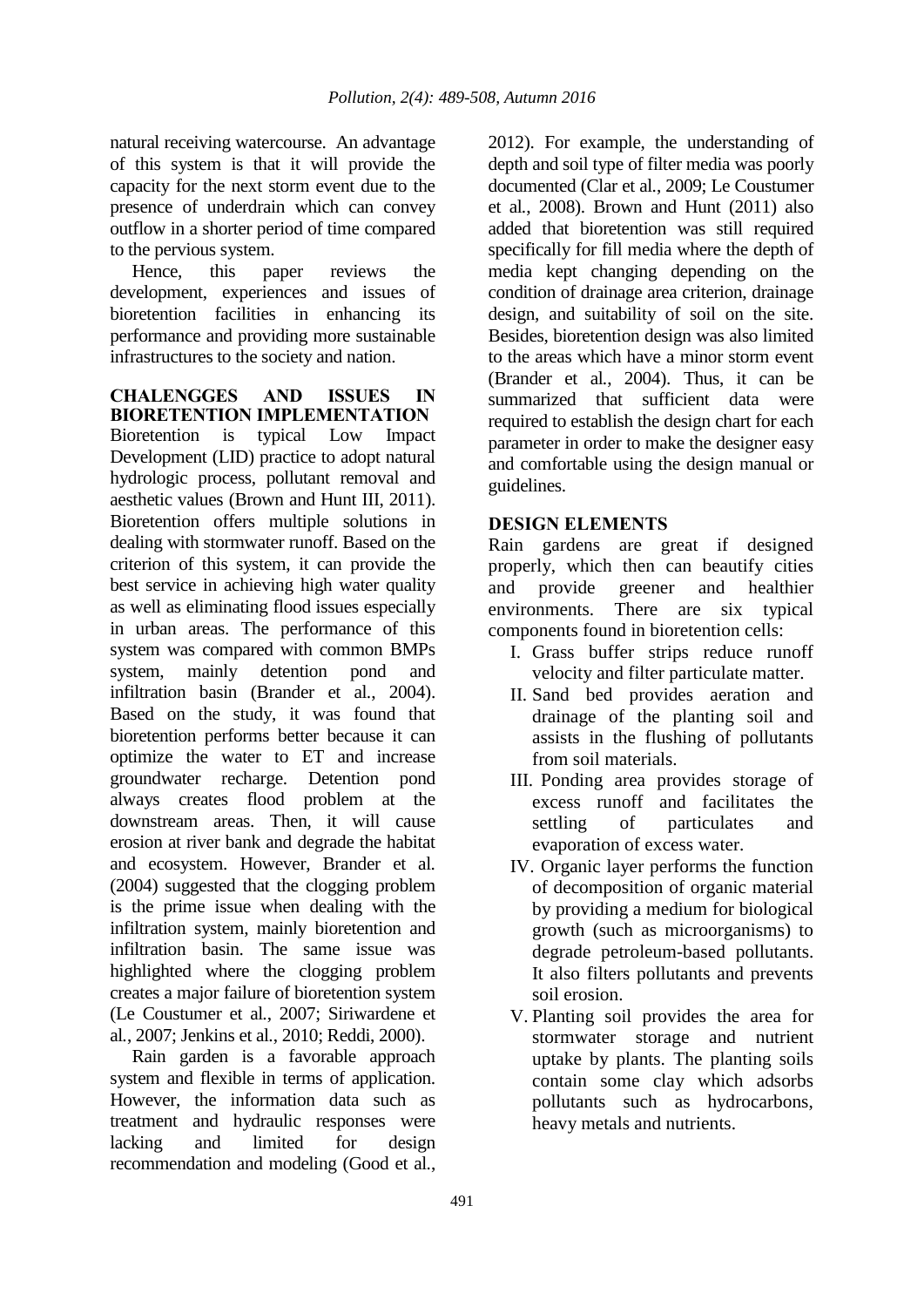VI. Vegetation (plants) functions in the removal of water through evapotranspiration and pollutant removal through nutrient cycling.

Filter zone consists of multilayer of soil, sand, and silt with the minimum of clay content in order to prevent low infiltration rate. Media depth is the major factor in controlling hydrologic performance in bioretention (Li et al*.*, 2009; Brown and Hunt, 2009). Brown and Hunt (2009) expressed that the deeper media depths fulfilled the LID requirement in eliminating runoff volume regularly. Davis and McCuen (2005) suggested the recommended depth of filter media ranged 150– 200 mm. Clar et al*.* (2007) proposed the depth of 76-122 cm (30-48 inches) suitable for plant to grow. Li et al*.* (2009) suggested that the media depth varied from 50 cm to 120 cm. In spite of this, Hunt et al*.* (2006) proposed 1200 mm depth which was deeper filter depth that allows more water seep through into the system. They also continued the study at parking lot constructed filter media with 0.9 m and 0.6

m depth, respectively. The findings achieved the objectives whereby the deeper depth provides better performance which promotes more storage volume (Brown and Hunt, 2011). Besides, the deeper filter media allow higher amounts of runoff volume to be treated. A study in Australia also recommended the deeper depth of filter media in the range of 40-200 cm deep layer (Blecken et al*.*, 2010b). However, deeper media might increase excavation cost and also disturb the groundwater level that resulted in the failure of bioretention system (Li et al*.*, 2009; Brown, 2011). Recently, a preliminary study was carried out using small soil column (74 mm diameter with 1 m height) to differentiate the influence of depth in nutrient treatment. The results indicated that total phosphorus (TP) can be removed with optimum depth of 400 mm (>70%) while total nitrogen (TN) only captured 30-50% removal (Takaijudin et al*.*, 2015). Thus, it can be summarized that the range of filter media depth is 0.15-1.2 m which depends on the contribution area.

| <b>Guidelines</b>                                                       | <b>Country</b>          | Recommended filter media depths                                                                                                                                                                                |  |  |
|-------------------------------------------------------------------------|-------------------------|----------------------------------------------------------------------------------------------------------------------------------------------------------------------------------------------------------------|--|--|
| Low Impact Development: Urban<br>Design Tools (LID, 2007)               | Maryland, USA           | 1. recommended minimum depth of 600 mm to 760<br>mm without large tree plantings<br>2. if shallow rooted plants are used, soil depth may<br>be reduced to 460 mm<br>3. recommended depth of 1200 mm to 1400 mm |  |  |
| North Shore City Bioretention<br>Guidelines (North Shore City, 2008)    | New Zealand             | with large trees<br>500 -1000 mm depth (minimum 300 mm for shrub<br>and grass and maximum 1000 mm for trees<br>1. Lined biofiltration system with submerged zone                                               |  |  |
| <b>WSUD Engineering Procedures</b><br>(Melbourne Water, 2005)           | Australia               | 300 -500 mm<br>2. Standard lined biofiltration system<br>$400 - 700$ mm                                                                                                                                        |  |  |
| <b>Bioretention Manual (The Prince</b><br>George County, 2009)          | North Carolina,<br>USA. | Min 18" (458 mm)                                                                                                                                                                                               |  |  |
| Engineering procedures for ABC<br>Waters Design Features (PUB,<br>2011) | Singapore               | Similar standard as recommended by FAWB (2009)                                                                                                                                                                 |  |  |
| Stormwater Management Manual for<br>Malaysia (MSMA) (DID, 2012)         | Malaysia                | 450 -1000 mm for both permeable and impermeable<br>bioretention systems                                                                                                                                        |  |  |

**Table 1. Recommendation media depths in several technical guidelines.**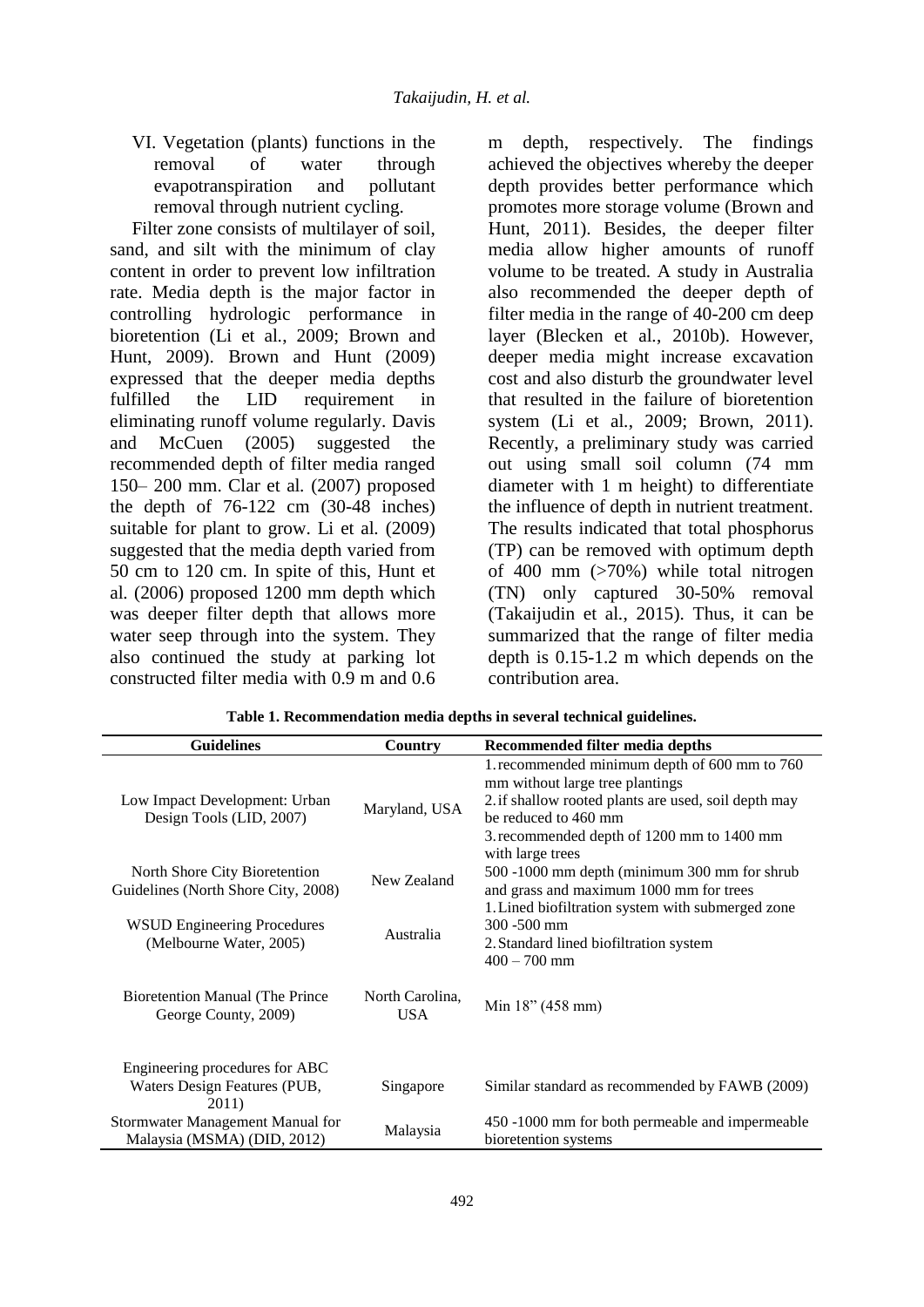Vegetation or plant zone is a component that makes bioretention differ from other BMPs. Selected vegetations are planted on top of the soil media to uptake some nutrients and heavy metal from stormwater runoff (Bachmann, 2006). This biological process is called phytoremediation. It also depends on regional climate trends. This is the challenge in the development of bioretention where the characteristics of plants in removing nutrient and heavy metals are limited. It is functioned to remove some of the pollutant loads and transform it to be their nutrient through transpiration and biological uptake processes. It also encourages ET and offers a pleasant site (Davis and McCuen, 2005). In addition, presence of vegetation also assists in maintaining hydraulic capacity and reducing clogging problem due to creation of macropores by root growth (Hatt et al*.*, 2008). It takes a time longer than 4 hours to observe the performance of soil and vegetation (Asleson, 2009). It was found that the increment of plant densities has increased the performance of bioretention. Plant root enhances the permeability of soil mixture. In terms of water quality benefits, there is little information on pollutant removal by plant uptake. Clar et al*.* (2007) verified that the roles and types of plant suitable for bioretention were poorly documented. However, they found that the increment of plant densities had increased the performance of bioretention. Davis and McCuen (2005) stated that the selected vegetation is able to live in wet and dry conditions. Good plant can resist any high concentration of pollutants and is capable of living in various temperatures. Rain garden plant might be different from wetland vegetation because wetland required irrigation during dry period (Bachmann, 2006). In other words, the vegetation plays an important role in removing contaminants in storm water runoff. Plant root was identified to enhance the permeability of soil mixture (Clar et al*.*, 2009). Besides, roots and

shoots had capabilities to absorb metal significantly (Blecken et al*.*, 2010a). Different plants have different needs for their growth. Thus, proper selection of vegetation must be considered to ensure that the potential pollutants can be removed effectively by the selected plants.

Another design characteristic that needs to be considered is ponding depth. This element is essential to determine the hydraulic loading of surface runoff that can be treated. This was supported by Li et al*.* (2009) that higher hydraulic loadings can be managed with greater ponding depth (Li et al*.*, 2009). By having a greater ponding depth, surface area of facilities can be minimized within 25-50% reduction-cost reduction. However, little guidance on the technical basis for ponding depth was reported. Besides, approximately 152.4 cm ponding depth with 48 hr dewatering was recommended (Clar, 2007). Moreover, Palheygi (2010) suggested about 0.6 m depth can accommodate 64 m 3 ponding volume. For 100% imperviousness of drainage areas, storage were needed up to 5-10 cm with 12- 25% catchment areas. It can be concluded that ponding depth depends on the drainage area size and also hydraulic loading that enters the system. Thus, according to the literature, the recommended ponding depth should be less than 1 m which can optimize the cost of excavation and provide less maintenance.

### **HYDROLOGIC AND HYDRAULIC PERFORMANCE**

Bioretention is typical LID practice to adopt natural hydrologic process, pollutant removal and aesthetics values (Brown and Hunt, 2011). Bioretention offers multiple solutions in dealing with stormwater runoff. Based on the criterion of this system, it can provide the best service in achieving high water quality as well as eliminating flood issues especially in urban areas. The main element of rain garden is to minimize stormwater runoff volume. Heasom et al*.* (2006) also agreed that bioretention is the best storm water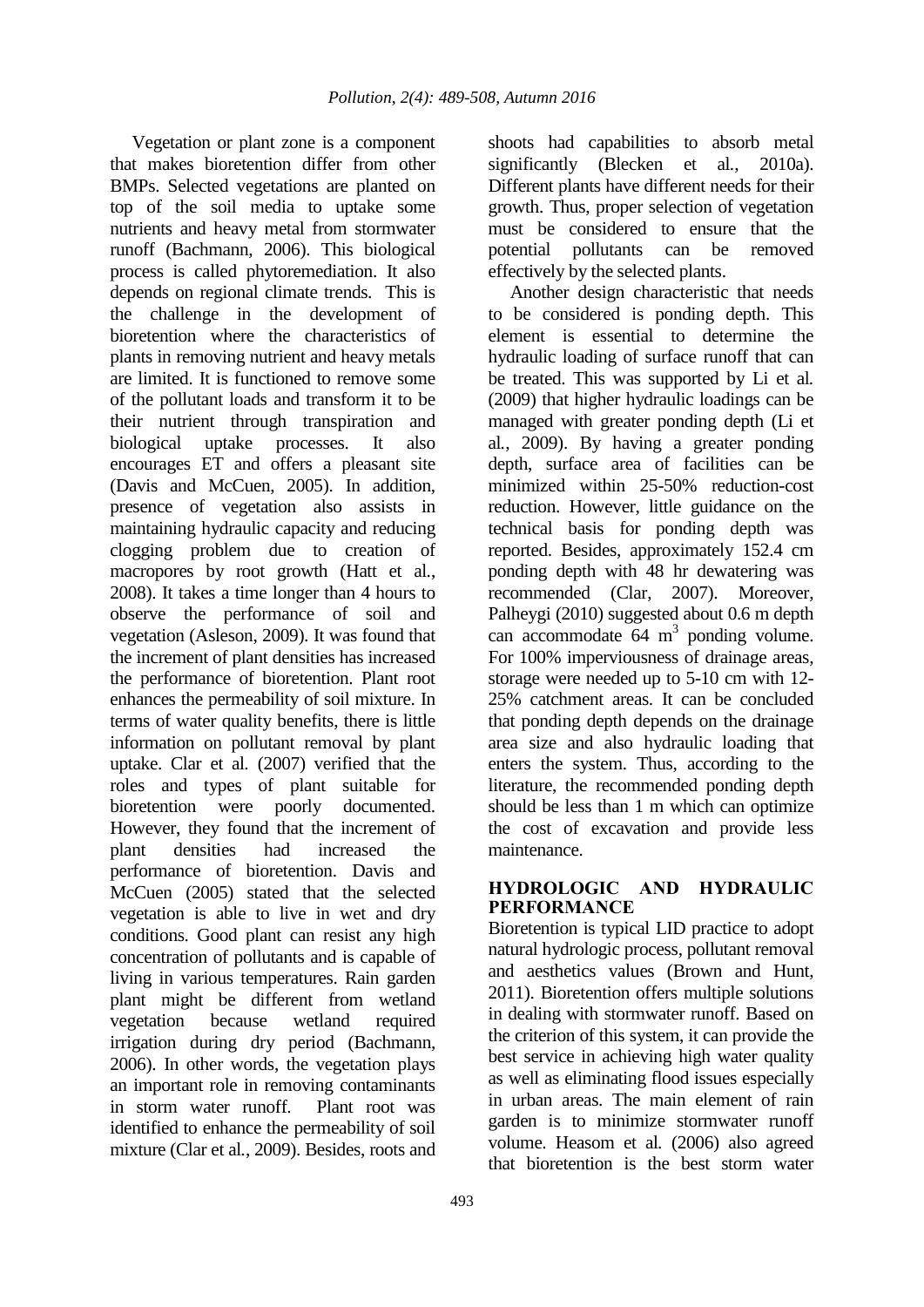solution to minimize the impact from urbanization (Heasom et al*.*, 2006). It can serve some advantages compared to other BMPs techniques. For example, bioretention was effective in reducing runoff volume in earlier stage before it reached the receiving nearest stream. Rain garden system shows its capability in lowering runoff volume through some physical processes such as infiltration, exfiltration and ET (Brown and Hunt, 2011). Thus, it promotes natural hydrological cycle by having those processes. However, flooding always occurred at downstream areas where detention ponds were applied. Thus, erosion occurred at river bank and lastly degraded the habitat of aquatic life (Brander et al*.*, 2004). In some regions, bioretention was the preferable approach and had a high demand due to its versatility and level of performance. It can also reduce runoff volume through ET and exfiltration which promote natural hydrological processes (Brown and Hunt, 2011). The phases of hydrologic process was described schematically by Akan (2013) as illustrated in Figure 1. Phase I began with the runoff starting to access into infiltration structure (Figure 1a). The water starts to infiltrate at the thickness of *z*. In Phase II, the water starts to become fully saturated at the entire depth in ponding condition (Fig. 1b). The outflow was observed during this time. Figure 1c shows Phase III where the inflow and ponding depth are reduced quickly before the system is fully saturated. At this stage, no filtration access into the system at the top layer and outflow will occur. In the final phase, the saturated zone occurs at the bottom layer. In this stage, the inflow stops flowing to the system and no ponding depth occurs. The water is drained to the outlet as soil water.



**Fig. 1. The hydrologic process in bioretention system (Akan, 2013)**

Bioretention system is designed to attenuate peak flow and runoff volume. There are many studies that have investigated the performance in minimizing peak flow and runoff volume. Total outflow was reduced by the unlined bioretention cell to the drainage link. In a one-year observation, less than 50% runoff volume entered the bioretention cell. It was expected that some of it would be exposed to the exfiltration and ET. Declination of outflow was important for pollutant removal

computation (Hunt et al*.*, 2006). Besides, seasons and weather also influenced the outflow volume of the cell. Ratio outflow/inflow was lower during warm seasons in comparison to winter because mass removal depends on the inflow and outflow where the removal rates are much lower during the winter season than warm seasons (Hunt et al*.*, 2006). One bioretention technology which is called Filterra  $(36ft<sup>2</sup>)$ can treat 90% runoff volume from 0.25 acres of catchment areas (Coffman and Siviter,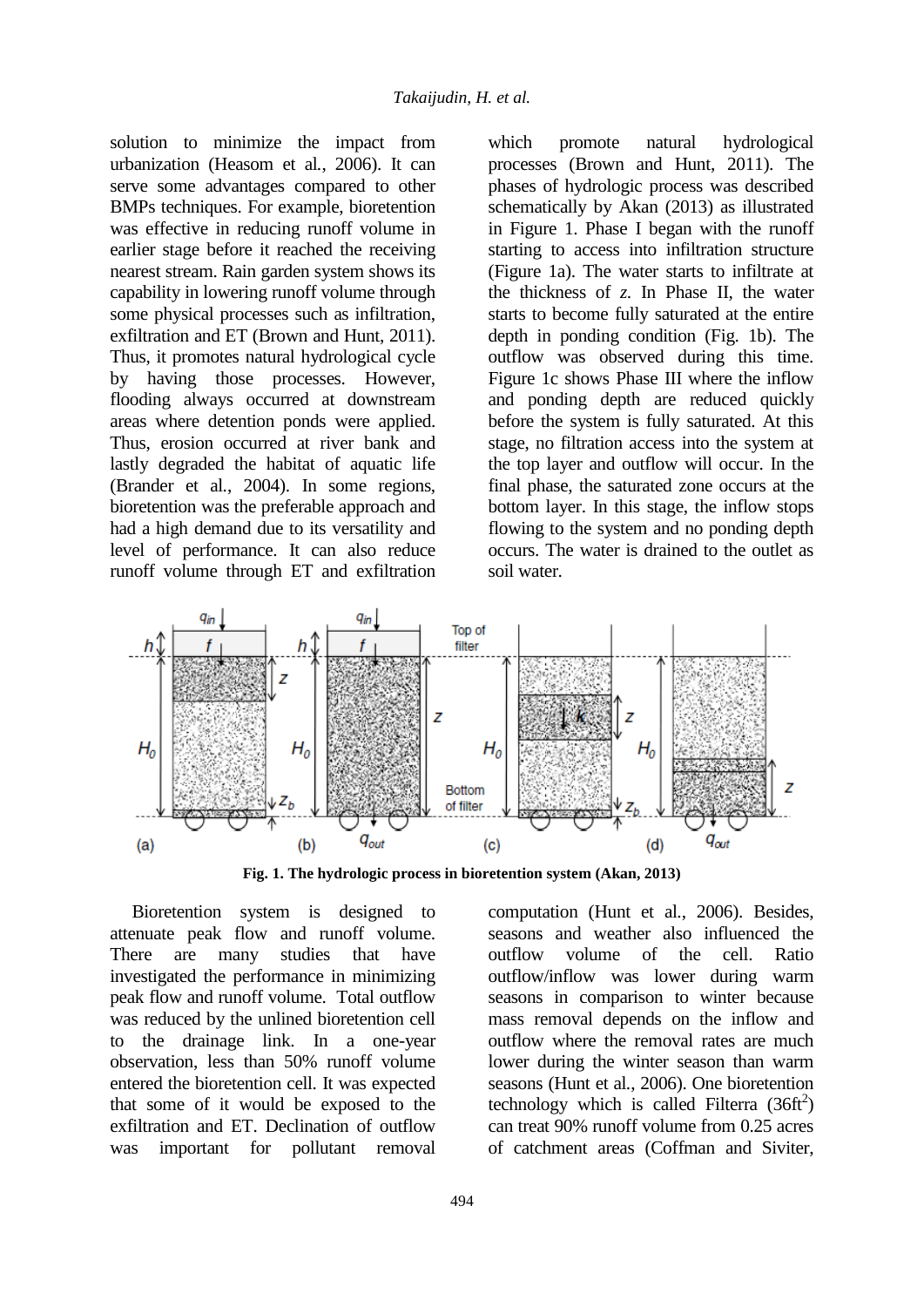2007). By comparing with previous research, all cells achieved 70-99% peak reduction compared to Davis (2008) only 30-42% Li et al*.* (2009). In this study, approximately 19% of inflow to ET and another 8% contributed to exfiltration in the first cell. Another cell lost runoff volume by 19%, exposed completely to ET.

On the other hand, biofilters were effective in peak flow reduction by at least 80%. Inflow volume either from small to medium storm was a major contribution in the retention of water (Hatt et al*.*, 2009). The types of development and the combination of both BMPs systems such as the integrated system of cistern and bioretention will enhance the hydrologic performance, i.e., peak runoff and volume flow rates vary from 50-90% (Gilroy and McCuen, 2009). Yang et al*.* (2009) introduced biphasic rain garden which consists of aerobic and anaerobic partition capable of eliminating 70% peak flow and 42% runoff volume. One year later, one study was carried out to show that having more soil mixtures might reduce peak discharges significantly (Carpenter and Hallam, 2010). The planting soil mixtures were tested in different compositions by adding topsoil into soil media. It was found that the mixture of 20% organic compost, 50% sand and 30% topsoil cell obtained a higher percentage in peak flow reduction (mean of 85-98%) than the 80% compost and 20% sand cell (mean 16.5-93%) peak flow reduction for all three simulated event conditions. Thus, it was indicated that the cell can perform in eliminating peak flow in 24 hours before the next storm event. Another development was by adding shredded newspaper as filter layer in filter media depth (Stander and Borst, 2010). The presence of the carbon can enhance denitrification process in bioretention system (Yang et al*.*, 2009; Stander and Borst, 2010). Besides, it also influenced volume and flow rates. However, it was not a major factor contributing to blocking drainage. Other factors may influence impeding drainage:

geotextile wrapped around pipe, stormwater solids loading, clay particle in the media (Stander and Borst, 2010). Existence of clay in the media might retain more water which make the flow in the outlet slower. DeBusk et al*.* (2011) observed the behavior of outflow to see whether it is similar to natural nonurban stream condition. The study suggested that some portion of bioretention outflow which is referred to infiltrated water became as shallow interflow due to infiltration, and it was the key factor in the performance of bioretention. The result indicated that there was no statistical difference between streamflow and bioretention outflow in 24 hours and 48 hours. Thus, it revealed that bioretention behaves similar to nonurban watershed process and releases streamflow in the same manner as well (DeBusk et al*.*, 2011b). Other studies focus on the influence of the filter depth. Brown and Hunt (2011) found that 0.9m deep meets the LID goal (44%) most frequently compared to 0.6m deep which is only 21%. The declination of runoff volume influenced the reduction of pollutant loads such as TN and TP. In 0.6m and 0.9m depth of filter media, approx. 31% and 42% runoff was removed from potential outflow. Higher estimated ET and exfiltration occurred in 0.9m depth due to the large amount of storage volume. Exfiltration influences the reduction of runoff volume. Thus, the author agreed that bioretention system showed higher hydraulic performance which has the capability of minimizing peak flow and surface runoff volume, and it was even set up with different configurations as highlighted by the literature.

### **INFILTRATION PRACTICES**

Bioretention offers infiltration process as the main process in treating urban stormwater runoff. The infiltration process in bioretention helps in reduction of stormwater runoff which is applicable for any type of development (Brander et al*.*, 2004). A low or high infiltration rate is the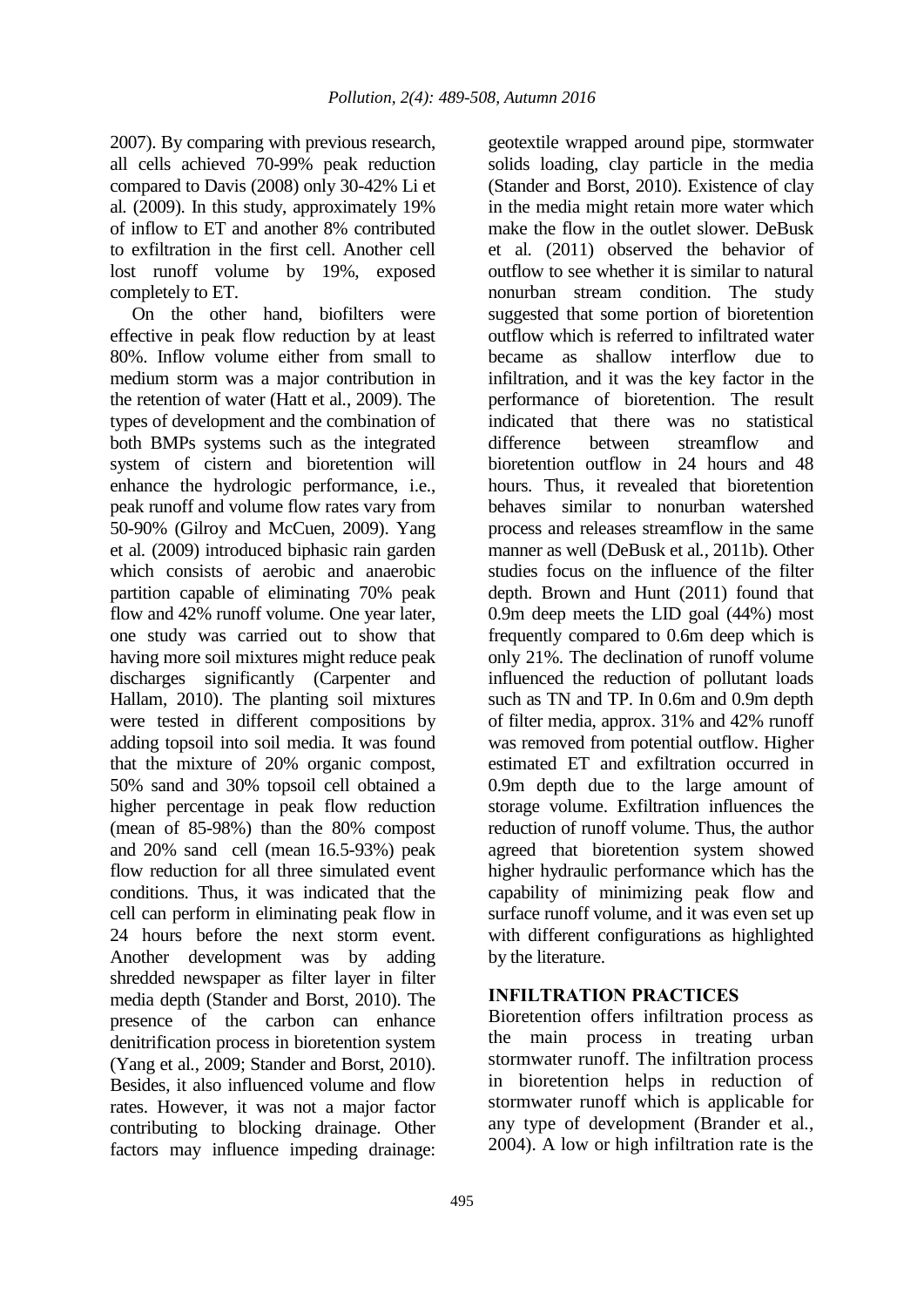indicator of the bioretention or other infiltration system performance. Davis and McCuen (2005) stated that flooding may occur when the system failed and has low infiltration rates. Clar et al*.* (2007) stated that this infiltration practice which was implemented at existing ground was under utilization by many local criteria for ponding depth.

The infiltration process was influenced by large numbers of factors. The main factors are soil characteristics, surface condition, fluid characteristics and soil compaction. Soil characteristics, mainly grain size, might affect the soil water movement and water retention (Nestor, 2006). Moreover, different types of soil also influence the infiltration sensitivity. For example, loamy sand provides higher infiltration performance compared to silty clay (Brander et al*.*, 2004). Physical feature of soil, mainly grain size, is the most important to enhance the infiltration process. The particle size in the range of 0.075-2 mm was recommended. Inappropriate selection of grain size particle might lead the BMPs system under or over design which contributes to the ineffective cost (Selbig, 2013). The accumulation of fine sediment may limit the rain garden's design life (Jenkins et al*.*, 2010). Besides, particle size distribution (PSD) was less uniform and wider range of particle size due to having larger Coefficient Uniformity  $(C_{U})$  (Stander and Borst, 2010). The grain size distributions were measured by particle size analyzer (Cho et al*.*, 2009). Normally, sieve analysis is used to determine PSD for sand materials where hydrometer analysis for silt and clay materials is conducted. Larger grain sizes create more pores through which water can seep quickly. However, there is little treatment since some sediments or chemical substances can also pass through the porous media. On the other hand, the presence of clay content in soil media also influences the infiltration performance. This was highlighted by previous researches and they also provide the maximum content of clay

which is less than 25% (Carpenter and Hallam, 2010; DID, 2012). However, FAWB (2009) recommended that the clay and silt content should be less than 3% to prevent structural collapse of the soil. Besides, two study sites were conducted in North Carolina which consisted of clay soil. Based on this study, it was found that the two sites have low permeability rates of 1 and 2.1 cm/h, respectively due to the presence of higher amount of clay (Brown and Hunt, 2009). Thus, most of the literature suggested that filter media must be used for engineering soil which consists of topsoil, organic compost and topsoil to increase the treatment performance.

The composition of soil also affected the infiltration process. Sand was the main media added into bioretention system to enhance saturated hydraulic conductivity (*Ksat*) (Grebel et al*.*, 2013). Compost is one of the main components in soil mixtures. It was used for plant growth and enhancing soil capability. It was believed that compost material is capable of providing microbial populations which allow more microbial activities and supply carbon source, nutrients and moisture (Alcala et al*.*, 2009; Ahmad et al*.*, 2011). However, extra care is needed when dealing with compost since it can cause nutrient leaching (Lim et al*.*, 2015). Common range of soil mixtures was 30-60% of sand, 20- 40% of compost and 20-30% of topsoil. A soil column experiment was conducted to measure soil properties (i.e., bulk density, moisture capacity, *Ksat* for various soil mixtures: sand (30%-70%); silt loam or sandy soil (0%-20%), and (20%-70%) compost. They found *Ksat* of maximum compost range (1359-1261 mm/hr) while minimum ranges were 784 -997 mm/hr (Thompson et al*.*, 2008). A similar study was continued by Paus et al*.* (2014) to investigate the influence of compost fraction volume (CVF) ranged 0-50% on *Ksat*, heavy metal and phosphorus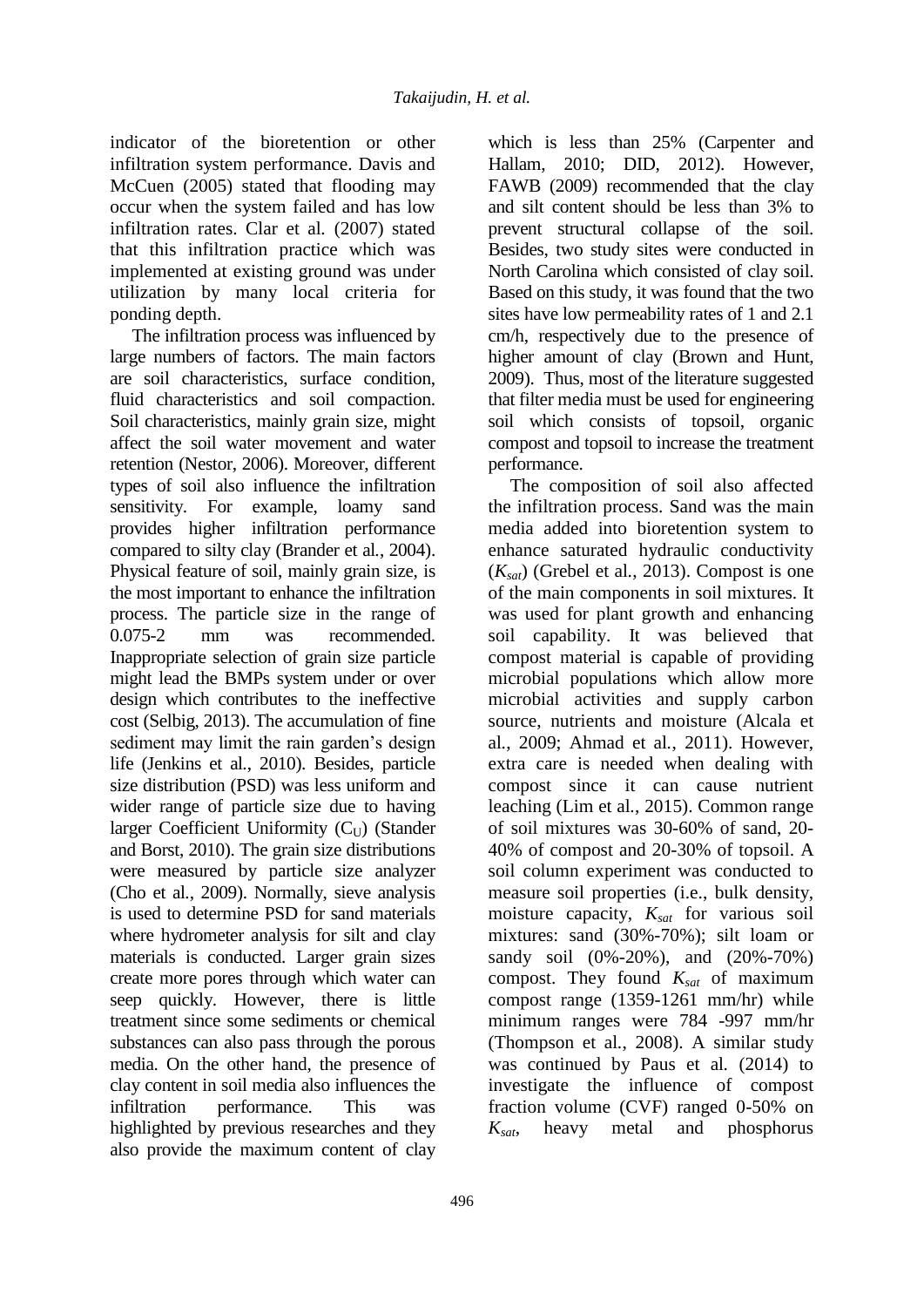treatment. They found that the declination of *Ksat* was observed by increase of CVF.

Another study compared the hydraulic parameters such as runoff volume, peak flow reduction and infiltration rate for 2 different soil mixtures, which were 20% compost, 50% sand, and 30% topsoil and 80% compost and 20% sand. The result showed that permeability rate was higher for the soil composed of 80% compost and 20% sand due to more macropores created in the soil as compared to 20% compost, 50% sand, and 30% topsoil (Carpenter and Hallam, 2010). The result showed the presence of compost produce lesser *Ksat* with higher field capacity due to improper mixing than without compost. It provides higher porosity. The absence of compost in soil mix provides less water retention (40%) compared to the presence of compost caused by high infiltration rates generating more outflow to the underdrain. FAWB (2009) have listed the soil mixtures according to the (PSD) whose main media are sand (up to 60%), about less 3% of clay and gravel. DID (2012) also followed the same figures with 20-25% of topsoil, 50- 60% of medium sand and 12-20% of leaf compost. Wide variations of soil mix provide difference infiltration rates, and it will lead to high cost of construction (Coffman and Siviter, 2007). The mixtures of 60% sandy loam, 20% compost and 20% mulch layer helps to maintain the infiltration capacity due to the inherent high porosity of filter media as well as cracking and the creation of macropores during dry periods (Hatt et al*.*, 2008).

Several studies were conducted for both laboratory work and fieldwork to examine the infiltration parameters for bioretention. In 2007, the hydraulic performance was examined through column study and 40 constructed biofilters at New South Wales, Victoria and Queensland (Le Coustumer et al*.*, 2007). From the study, it showed that the soil specification was significant to determine earlier because the different characteristics of soil might bring a significant difference in infiltration parameters mainly *Ksat*. In Korea, six columns were set up with different arrangements of combinations of fine and coarse soil layer and hardwood mulch layer. Coarse sand was selected due to its characteristics in providing rapid infiltration. The treatment process occurred at this layer when fine sand layer was fully saturated. Fine soil was used to improve adsorption and biodegradation process (Cho et al*.*, 2009). Another column study was conducted at North Carolina, USA to observe the impact of clogging and bacteria removal in bioretention system. The average seepage rate of bacteria-free stormwater column was reduced 50% after 11 trials. Bacterial aggregation between sand's pore spaces occurred in bacteriaspiked stormwater column which affect the reduction of infiltration during the design phase of sand filter, and large amount of bacteria accumulated at sand surface layer may occur (Bright et al*.*, 2010). Interaction of infiltration rates with bacteria removal through lab experiment use the sand column. It showed a seepage rate reduced significantly due to the volume of sediment in storm water runoff-accumulate on sand layer which resulting clogging problem and decreasing seepage rate (Bright et al*.*, 2010; Siriwardene et al*.*, 2007). Recently, fly ash was used as a material in filter media which mixed with sand to enhance infiltration process (Chavez et al*.*, 2013). The three-dimensional (3D) finite element model called COMSOL found that the presence of fly ash in filter media provides complicated flow. The variance of *Ksat* was increased by 5% or less. Table 2 lists the variation of soil materials that have been used in bioretention system with *Ksat* based on previous studies.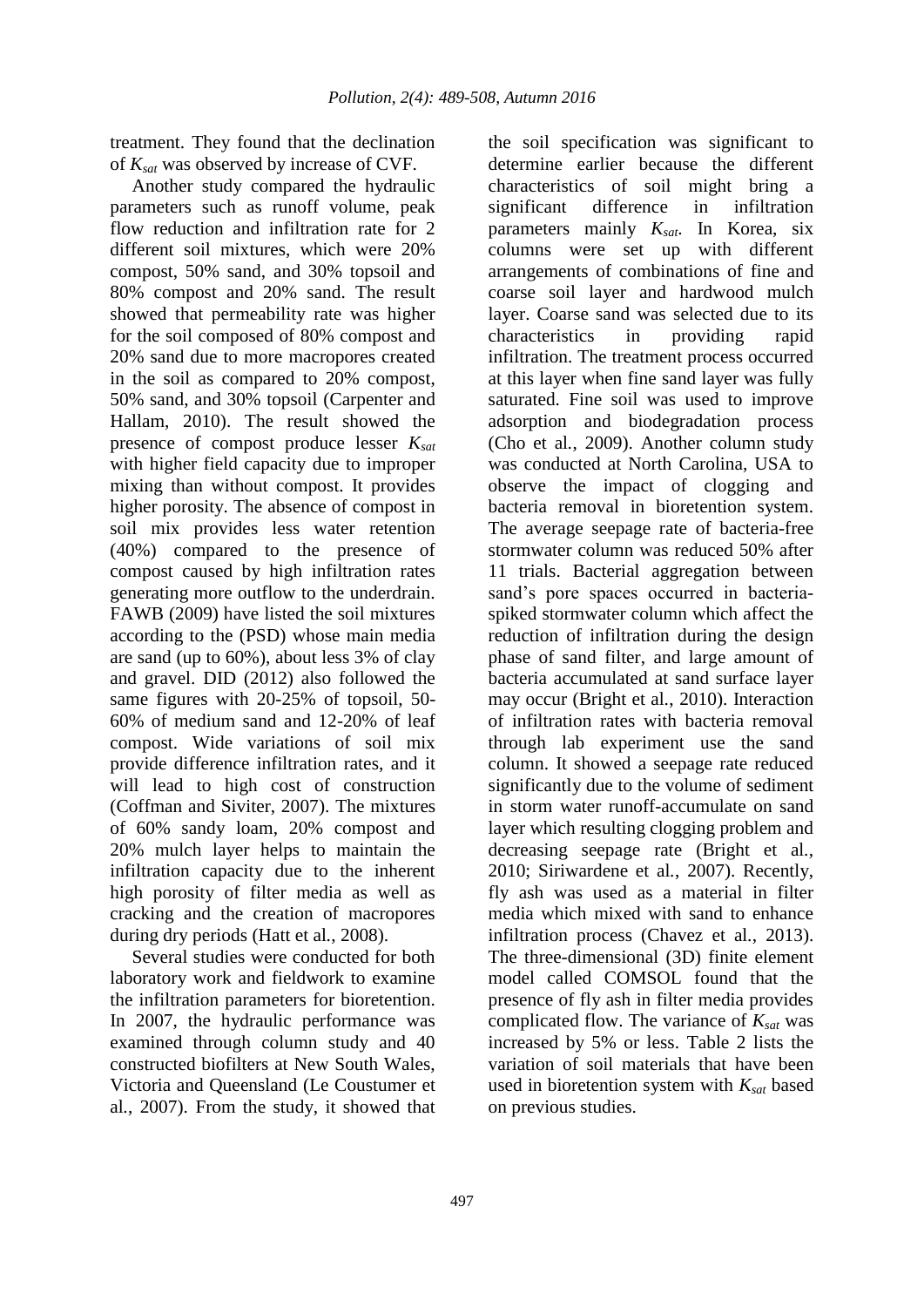#### *Takaijudin, H. et al.*

| <b>Author</b> (year)                                              | Soil materials                                                                                                                                 | $K_{sat}$ (mm/hr)                                                           |  |
|-------------------------------------------------------------------|------------------------------------------------------------------------------------------------------------------------------------------------|-----------------------------------------------------------------------------|--|
| Brander et al. (2004)                                             | Loamy sand                                                                                                                                     | 30.5                                                                        |  |
| Davis and McCuen (2005)                                           | sand, loam and clay                                                                                                                            |                                                                             |  |
| Hunt et al. (2006)                                                | Clay loam                                                                                                                                      | 5.04-15.12                                                                  |  |
| Le Coustumer et al. (2007)                                        | Media 1 (SL, vermiculite and perlite);<br>Media 2 (SL with low pH, mulch and<br>compost); Media 3 (sandy loam,<br>mulch and compost)           | $367 \pm 193$ (Media 1)<br>$115 \pm 40$ (Media 2)<br>$393 \pm 84$ (Media 3) |  |
| Clar et al. (2007)                                                | Loamy sand or sandy loam                                                                                                                       | 13.21 (sandy loam)<br>$210$ (sand)                                          |  |
| Estes (2007)                                                      | sandy clay (37-49% clay, 25-27%<br>silt, 24-30% sand)                                                                                          |                                                                             |  |
| Hatt et al. (2008)                                                | 60-80% SL, 10-20% M and 10-20%<br>$\mathcal{C}$                                                                                                | 216-360 (*80SL:10M:10C)<br>5760 (60 SL:20M:20C)                             |  |
| Li et al. (2009)<br>Bright et al. (2010)<br>Jenkins et al. (2010) | sandy loam and loamy sand<br>Dune sand with 0.6% silt<br>coarse sand                                                                           |                                                                             |  |
| Palhegyi (2010)<br>Blecken et al. (2010b)                         | Sandy loam with 46% porosity<br>sand layer with 5% silt and 14% fine<br>gravel layer, top soil 100 mm;<br>medium to fine sand at bottom layer. | 51-76                                                                       |  |
| Carpenter and Hallam (2010)                                       | 100C/0S/0T                                                                                                                                     | 183.9                                                                       |  |
|                                                                   | 0C/100S/0T                                                                                                                                     | 259.8<br>16.8                                                               |  |
|                                                                   | 0C/0S/100T<br>80C/20S/0T(field)                                                                                                                | 466.1                                                                       |  |
|                                                                   | 80 C/20S/0T(lab)                                                                                                                               | 455.9                                                                       |  |
|                                                                   | 20C/50S/30T(field)                                                                                                                             | 20.3                                                                        |  |
|                                                                   | 20C/50S/30T(lab)                                                                                                                               | 46.7                                                                        |  |
|                                                                   | 50C/50S/0T                                                                                                                                     | 55.4                                                                        |  |
|                                                                   | 35C/65S/0T                                                                                                                                     | 70.4                                                                        |  |
|                                                                   | System 1 (500 mm sand); System 2                                                                                                               | $800\pm5$ (System 1)                                                        |  |
| Good et al. (2012)                                                | (500 mm topsoil); System 3 (250 mm                                                                                                             | $160\pm2$ (System 2)                                                        |  |
|                                                                   | both sand and topsoil)                                                                                                                         | $290±5$ (System 3)                                                          |  |

#### **Table 2. Comparison of** *Ksat* **for selected soil materials applied in bioretention systems (Note: SL: sandy loam; M: Mulch; C: compost, T: Topsoil)**

*Ksat* is the main parameter in infiltration system. This parameter indicates the performance of infiltration process in bioretention system. The standard method of permeability test can determine the *Ksat* by varying the type of soil. *Ksat* can be determined using either direct or indirect method. Darcy Law can be applied to all situations except for soil which had low porosity and low hydraulic gradient. Darcy Law applies for the flow of water through unsaturated soil but  $K_{sat}$  is a function of saturation and void ratio of soil (Masrouri et al*.*, 2008). *Ksat* is 3 to 4 times infiltration rate due to the presence of macropores.

Similar concept of constant head method which applied Darcy Law equation was implemented in column studies in measuring *Ksat* (Good et al*.*, 2012; Paus et al*.*, 2014; Thompson et al*.*, 2008; Lucas and Greenway, 2011).

The challenges in dealing with *Ksat* was that the monitoring process was time consuming (Candemir and Gülser, 2012). Hence, pedotransfer (PTFs) model (Candemir and Gülser, 2012; Bayat et al., 2015) was recommended to predict the response of soil properties on *Ksat* in finetextured alkaline soils.

If macropores exist, the water has low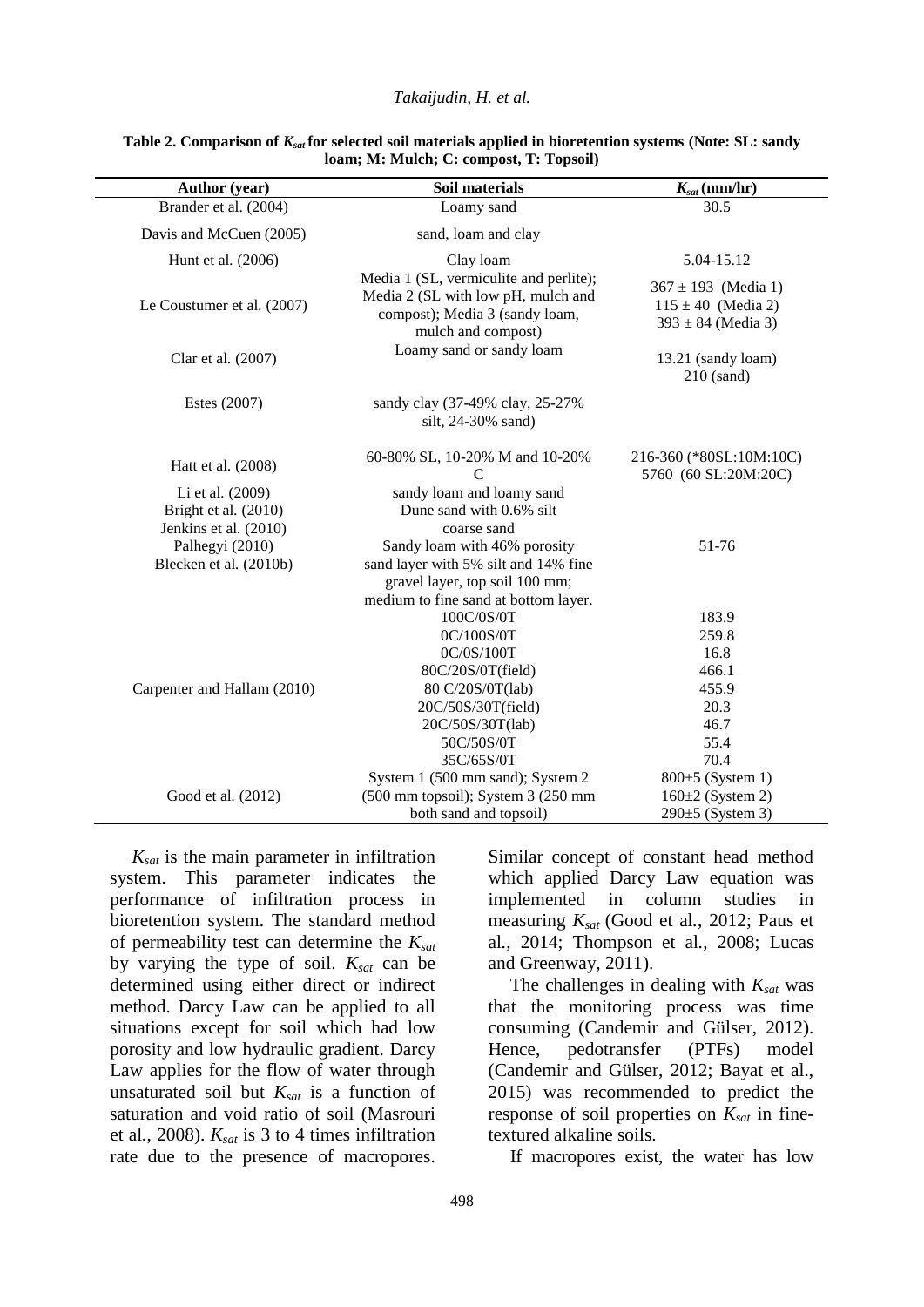quickly, but when macropores are full of water, the flow becomes slow and nearly reaches steady state (Brown and Hunt III, 2010). A laboratory study was conducted to observe the interaction between *Ksat* and pore pressure. The results indicated that the excess pore pressure was highly correlated with the logarithm of *Ksat* for both relative densities (D<sub>r</sub>) ( $R^2$ =0.99 for D<sub>r</sub>=20% and  $R^2$ =0.92 for  $D_r = 91\%$ ) in the soil mixtures (Belkhatir et al*.*, 2013). Sand plays a significant role in retaining high permeability where it must have  $d_{10}$  at least 0.6mm (Davis and McCuen, 2005). However, a higher permeability rate does not reflect the better performance of bioretention. It is because it will lead to more outflow discharged as untreated water. A comprehensive study was conducted in Melbourne, Australia to enhance the hydraulic performance in biofilters. It was indicated that median  $K_{\text{sat}} = 88$ mm/h which is a value consistent with Australian design guidelines (50-200 mm/h). *Ksat* in testing column is significantly reduced over time. It dropped drastically in the first four weeks of testing and then became constant in one value with overall reduction of 66%. Overall, the ratio of catchment area to biofilter size and soil types were the main contributor to the progression of *Ksat* (Le Coustumer et al*.*, 2007). The systems with low initial *Ksat* produce less impact of clogging as compared to systems with high initial of *Ksat*. This is because the finer particle size distribution will be more comparable to the inflow sediment. One strategy can be applied as contingency factor in specification of *Ksat* value. For example, if the design required using soil media with 180 mm/hr, 50% of design value (90 mm/hr) need to be used for sizing purposes. Over-sizing assisted to 'buffer' against unintended reduction in *Ksat* (Le Coustumer et al*.*, 2008).

Filter media depth is also the key indicator of the bioretention performance. However, deeper media might increase excavation cost and also disturb the groundwater level that resulted in the failure of bioretention system (Li et al*.*, 2009). It was suggested by the annual water budget analysis that approximately 20–50% of runoff entering the bioretention cells was lost to exfiltration and ET. According to field study at Nashville, North Carolina, the researcher found that the deeper fill media offer more exfiltration and minimum outflow (Brown and Hunt III, 2011). This study monitored two loamy-sand bioretention cells with 0.6m and 0.9m depth, respectively. Based on the research, they compared water balance for both cells where the exfiltration of 0.9 m cell was up to 39% greater than 0.6 m depth which is only 28%. The outflow for cell with 0.9 m depth was lower (23%) than the cell with 0.6m depth (32%). However, the ET and overflow were approximately the same. Exfiltration have influenced the reduction of runoff volume.

Any infiltration practices might be exposed to clogging problems (Brander et al*.*, 2004). This issues is also highlighted by Siriwardene et al*.* (2007) where the filtration system becomes a failure due to clogging. They added that it will shorten design lifespan and make the system not function if there was poor maintenance of filtration system. Thus, higher amount of overflow was untreated water. In addition, Hatt et al*.* (2008, 2009) stated that this is the prime issue for an infiltration system which contribute to failure of the system such as overflow; extended ponding time, decreased treatment efficiency, and aesthetic problem. About 43% of biofilters had *Ksat* less than 50 mm/h due to clogging problem and insufficient design of original fill media. The presence of vegetation will minimize clogging issues due to the formation of macropores by root growth and senescence. It may clog void space of the soil mixtures, so the infiltration capacity will decline and result in low performance of rain garden. Approximately 65-75% runoff that carried sediments was retained in SCM. Deposition might clog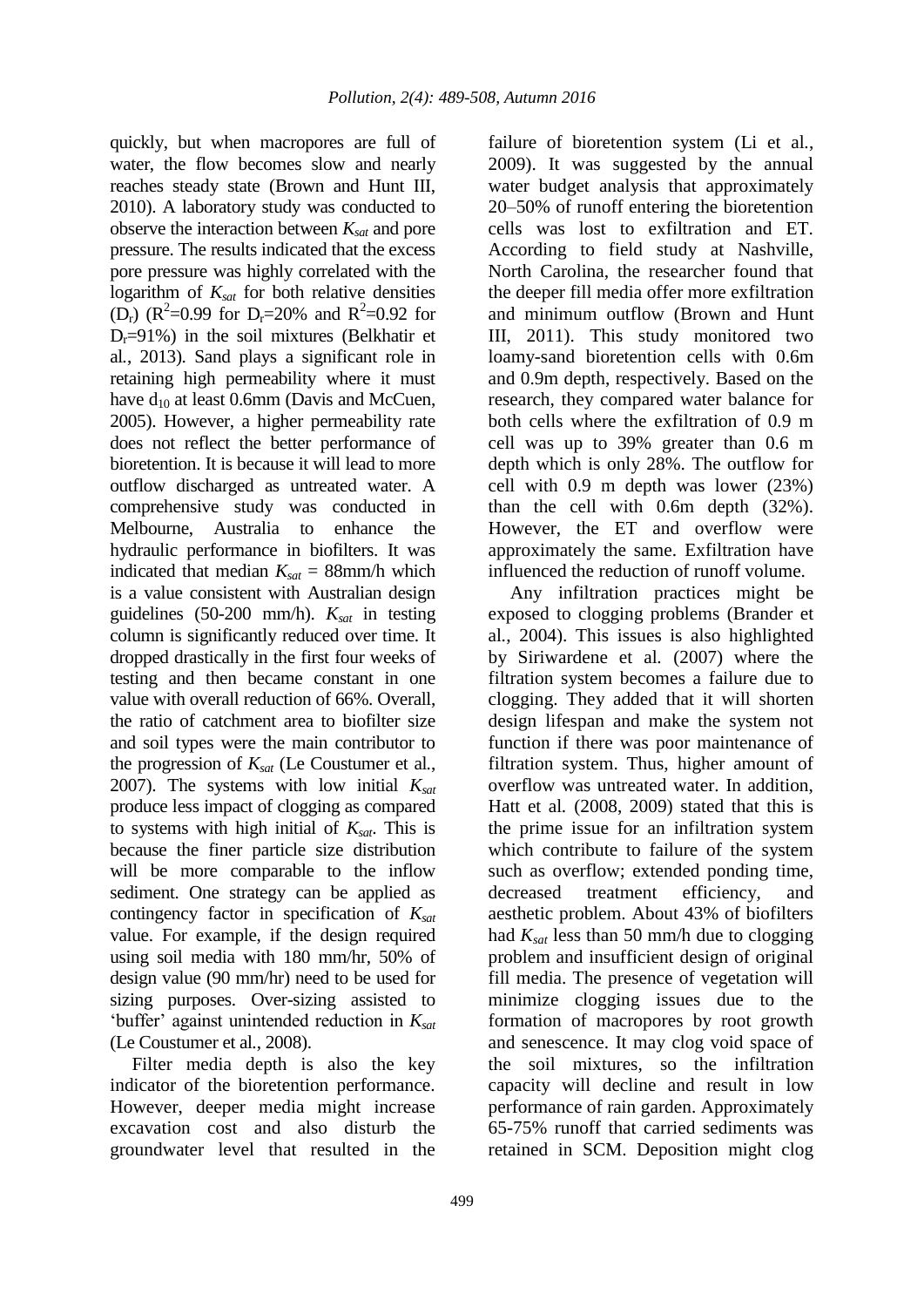the pore spaces, so it may minimize the space for water to retain in SCM as well as the infiltration process. Thus, maintenance such as raking or stripping the top soil was needed (Jenkins et al*.*, 2010). Accumulation of sediment at filter surface causes decline in hydraulic performance. The media with higher *Ksat* experienced the clogging problem less (Hatt et al., 2008). An experiment using sand column showed that the seepage rate was reduced significantly due to volume of sediment in storm water runoff and its accumulate on sand layer which resulted in the clogging problem and the decrease of seepage rate (Bright et al*.*, 2010). Hence, safety factor of 2 was recommended to design bioretention system where clogging was taken into consideration. However, this safety factor was randomly used which might be different. No significant study was conducted to observe the evolution of *Ksat* over time (Le Coustumer et al*.*, 2009).

The successful of filtration system is also affected by surface condition. It is recommended that a variety of infiltration practices be implemented based on the site condition rather than having a small amount of best practices which is applied for the whole areas (Brander et al*.*, 2004). Moreover, the urban cluster development provides lowest runoff volume due to its having a large open space which encourages more infiltration process naturally. Estes (2007) compared the infiltration rates for pre-development and post-development condition. The results found that the infiltration rates were higher in pre-development condition in the range of 6.1-80 mm/hr which for postdevelopment was only 1.4-7.5 mm/hr. It can be summarized thus: by having more impervious area, the infiltration process significantly dropped, and this condition will eliminate this process in the long term period (Estes, 2007). Besides, the runoff from two asphalts parking lot areas at Louisburg were treated by bioretention up

to 77% and 82% runoff, respectively, due to rapid infiltration. It shows that infiltration is one of the main indicators in design consideration (Li et al*.*, 2009). A constructed rain garden at Villanova campus at southeastern Pennsylvania which received stormwater runoff from nearby parking lots was investigated. It was found that the infiltration rate was still high even though some locations are exposed to the sediment deposition. Along the perimeter drain, mean infiltration rates ranged 4.1-65 mm/h. While at the middle SCM, the mean infiltration rate is 58.3- 255mm/h. It was observed that the fines were deposited mainly at the entrance, hence the infiltration rate at the entrance was lower (Jenkins et al*.*, 2010). Spreading runoff onto compacted lawns seems not efficient compared to uncompacted lawns due to the pore areas becoming smaller which allows low infiltration rates (Brander et al*.*, 2004).

Besides, fluid characteristics are also important in determining infiltration parameters. As we know, stormwater carried a variety of pollutants including bacteria. There is a reduction of the seepage rate due to sediment present build up over time (Bright et al*.*, 2010). Ripening phenomena where water passes through media filter, water born microbes are removed as they deposit on the filter media. Reduction of deposition rate of bacteria is affected by large bacteria loading which lead to high coverage of the soil surfaces. On the other hand, another study suggested that some portion of bioretention outflow which is referred to as infiltrate water and became as shallow interflow due to infiltration, was the key factor in the performance of bioretention (DeBusk et al*.*, 2011a).

Soil compaction was another issue that needed to be taken into account especially during the construction stage. There was a little concern on excavation techniques and soil-moisture condition during construction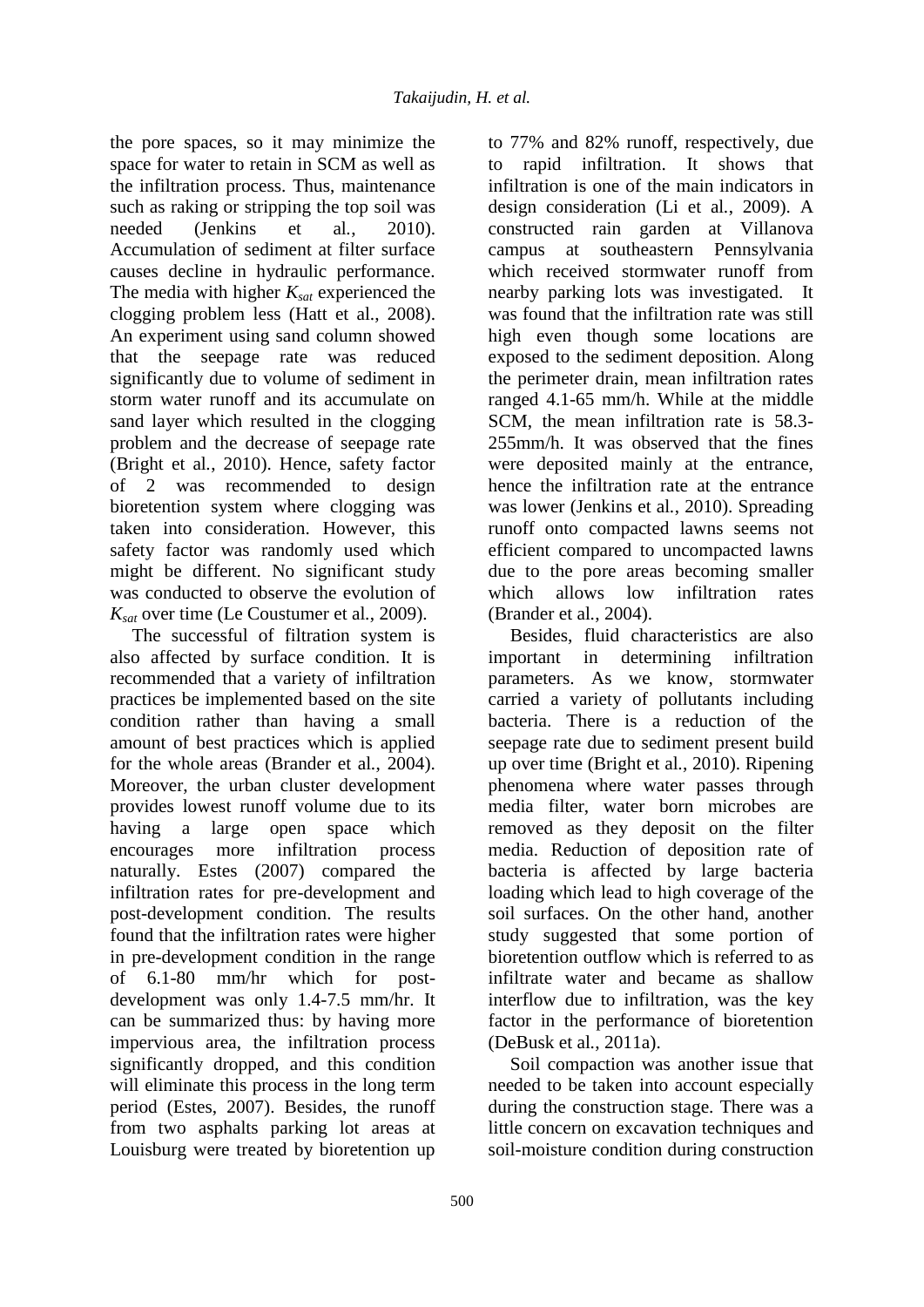(Brown and Hunt III, 2010). Both elements might produce higher level of compaction which result in lower infiltration capacity. This condition was approved by their study on two common excavation techniques; rake and scoop method, under a variety of soil-moisture conditions. They concluded that rake method provides a better approach due to less compaction and being able to enhance soil properties related to infiltration. In addition, this method offers more pore space creation by having a lower bulk density and promotes an exfiltration process in underlying soil in-lined with the main function of a bioretention system (Brown and Hunt III, 2010). Compaction has caused the reduction of infiltration rates particularly in urban construction sites. There was little concern on excavation method during construction. Rake method generated infiltration rate and *Ksat* higher due to lower levels of soil compaction and low bulk density which encourage the water to move quickly in the soil (Brown and Hunt III, 2010). *Ksat*, infiltration rate and bulk density will be greater using rake method under dry conditions due to lower content. *Ksat* was reduced for soil-based media except sand media due to compaction of filter media with high correlation  $(r^2=0.96)$  ranged 6-10x10-5m/s (Hatt *et al.*, 2008). High level compaction on soil filters may reduce their capability in discharging water unlike sand filter. Thus, it was important to consider compaction method during construction work. In addition, there was a lack of field data available on the sustainability and long-term performance of biofilters. Possible compaction or disruption of soil during the ring was driven into the soil (Le Coustumer et al*.*, 2008). Possible compaction and disturbance of soil during the ring driven might influence the result (Le Coustumer et al*.*, 2009). Only handlight compaction should be used to make consistency on construction method and with typical construction of biofilters (Le

501

Coustumer et al*.*, 2012). Other studies reported that denser fine-textured soil might be exposed to the larger changes on hydraulic properties which tend to have lower *Ksat* and higher porosity (Benson et al*.*, 2007). Hence, extra care is needed during construction stage and also experimental work. The compaction must be consistent for each layer of media.

### **TREATMENT PERFORMANCE**

Rain garden can be considered as a multifunctioned system where it is not only assisting in flow attenuation and storage facilities, it is also capable of removing pollutants such as nutrients and bacteria (Blecken et al*.*, 2010b). Besides, this system can minimize runoff pollutants in several processes including infiltration, adsorption, biodegradation, phytoremediation and others. Surprisingly, it can also remove bacteria through biological processes (Bright et al*.*, 2010). Moreover, it has the potential to assist in groundwater recharge and enhance evapotranspiration.

Bioretention has shown impressive pollutant removal through laboratory studies in the reduction in concentration of phosphorus (70 to 85%) and ammonium (60 to 80%) (Davis et al*.*, 2006). Another study also showed that the selection of filter media plays an important role in removing pollutants especially nitrogen and phosphorus (Hsieh and Davis, 2005; De Busk et al*.*, 2011). Many comprehensive studies were carried out to foresee the effectiveness of bioretention as a pollutant removal. Theoretically, bioretention is the preferable approach due to having accurate mass removal efficiencies for BMPs. Hunt et al*.* (2006) conducted a research on three field sites of North Carolina which implemented the bioretention system (Hunt et al*.*, 2006). The different characteristics of the cells in term of drainage configuration, fill media design, soil permeability, precipitation and seasonal factor were studied, and it was found that it might influence the pollutant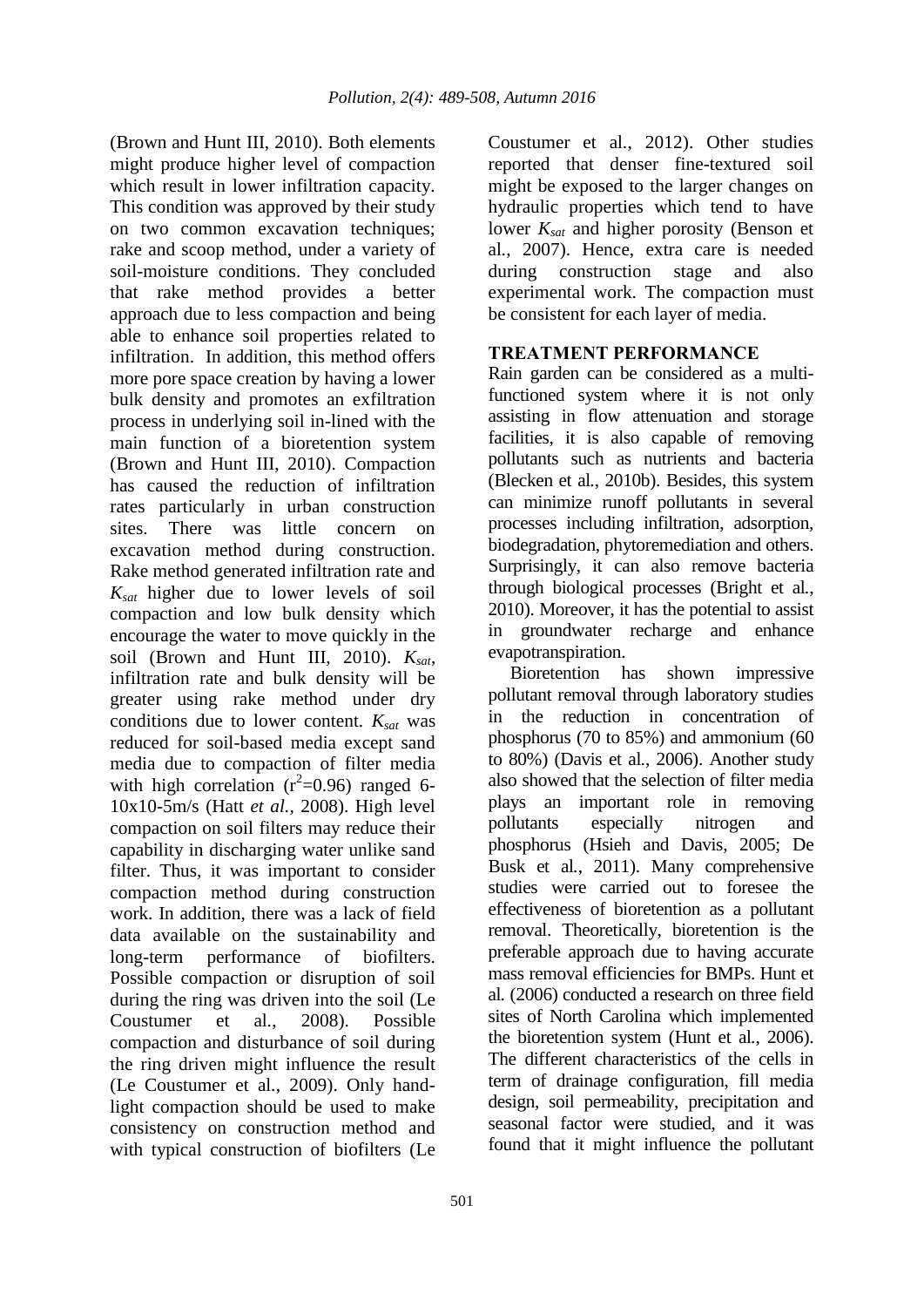removal as well as annual pollutant loads (Hunt *et al.*, 2006). Water samples were collected at three cells; G2, C1 and G1 at different sites. It was discovered that approximately 40% annual total nitrogen (TN) mass was removed at two conventional underdrain (G2 and C1) of rain garden. Total phosphorus (TP) was significantly removed at G2 with range 65-240%. Besides, P-Index was the highest at G2 compared to other cells about 86-100 which indicated that the media was saturated with phosphorus (P).

Laboratory column studies offer the ability to segregate contaminant particulates and simulate variation treatment process (Liu et al*.*, 2016). In 2007, the researchers set up column studies to observe the performance of nutrient removal (Blecken et al*.*, 2007). They assessed 15 biofilter columns in treating synthetic runoff at low temperatures and found that biofilters performed well in eliminating TP. Dissolved P was also removed well by biofilters. However, it was not dependent on temperatures. Mechanical removal was the main factor in dissolved P removal. Conversely, the results showed that poor performance occurred in removing TN due to high leaching and lacking of denitrification process. After three years, they carried out the same studies on the impacts of low temperatures on biofilters performance. However, similar trends were found where the systems were effective in removing phosphorus and total suspended solid (TSS) with efficiencies removal 90% and 95% respectively. It was stated that removal of phosphorus at higher amounts was significant because it might cause euthrophication especially during winter where the oxygen level became lower under ice layers. In addition, TN leaching was identified in this study due to nitrogen gas  $(NO<sub>x</sub>)$  production which leads to high nitrification in warm temperatures (Blecken et al*.*, 2007).

The integration of detention pond and biofilters provided higher performance in treating stormwater runoff for large scale of

catchment areas. A modeling study using Source Loading and Management Model (SLAMM) was applicable to simulate pollutant loadings from different types of land use impervious to the vegetated areas (Hurley and Forman, 2011). Studies showed approximately 62-79% of TP was removed by detention pond. Besides, the highest removal was 55-71% using biofilters which incorporated with subdrains whereas biofiltration without underdrains was performed well in achieving TP removal exceeding 65% (Hurley and Forman, 2011). Another investigation was carried out by Brown and Hunt (2011). The cells were observed less efficient in removing the nutrient particularly TN and TP. The range was 19-21% removal for TN and 10-44% for TP. Overall, biofilters show better performance in TP removal, but they need further improvements in nitrogen removal.

Bioretention cell was effective in removing heavy metals. In a period of one year, more than 98% of Zinc (Zn) and Cuprum (Cu) mass rate were removed through the system, while plumbum (Pb) removal rate exceeded 80% (Hunt et al*.*, 2006). The existence of submerged zone significantly changed the heavy metal concentration reduction in outflow. It was reported that about 95-98% of removal efficiencies existed in biofilters with submerged condition compared to one without submerged condition which is roughly 80-90% respectively (Blecken et al*.*, 2009). In addition, the integration of carbon source and submerged zone was helped in Cu removal up to 97%. Similar studies identified impacts of cold climate to the removal rate of heavy metal particularly Cu. A biofilter mesocosms study highlighted that the effluent metal concentration was reduced significantly compared to those with influent concentration (Blecken et al*.*, 2010a). Nevertheless, ANOVA statistical analysis explained that the different temperatures did not relatively influence heavy metal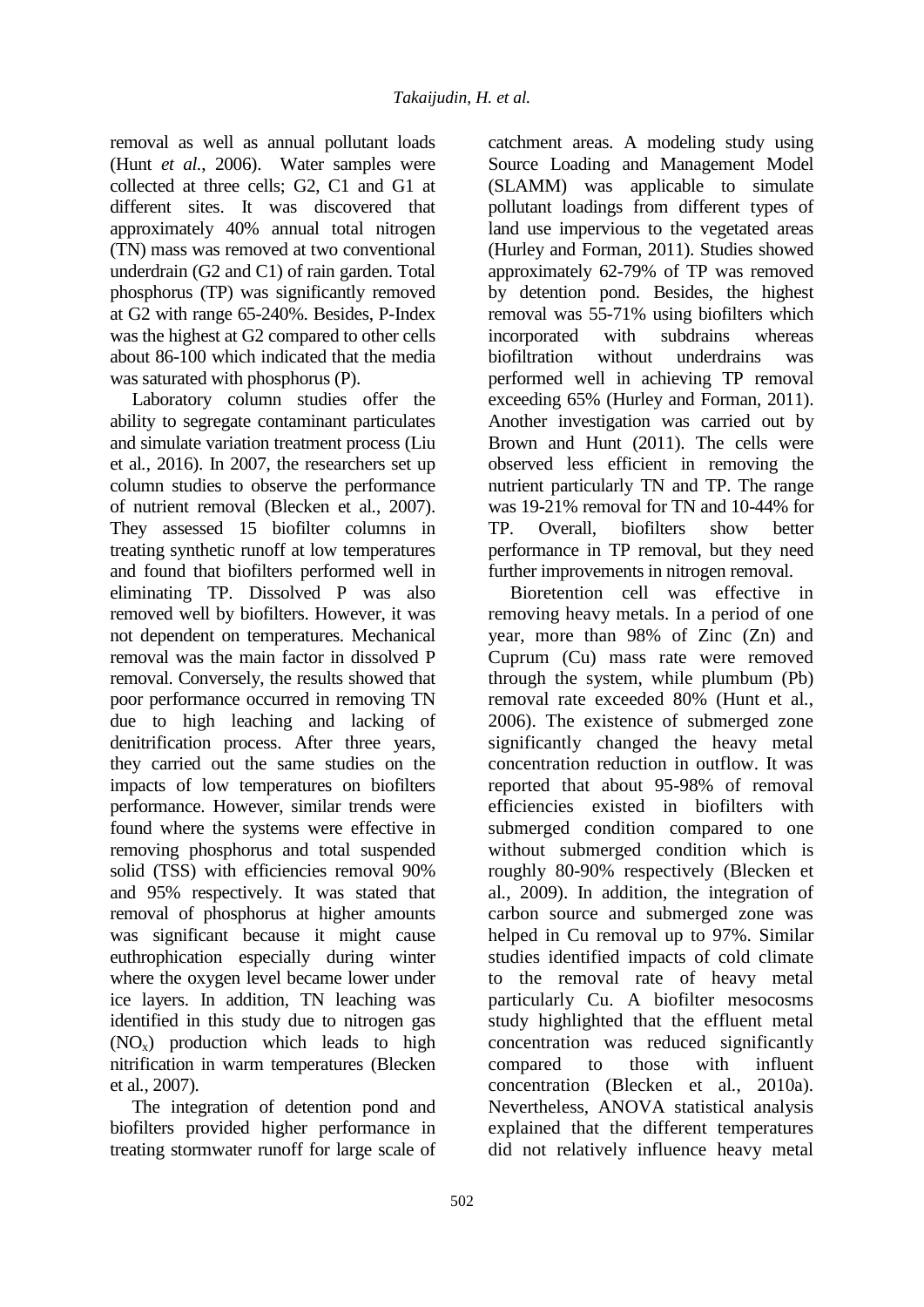removal excluding Cu removal. Cu was slightly affected by temperatures because the concentration was observed to be increased as the temperature was increased (Blecken et al*.*, 2010a).

One research in 2011 showed that there was a reduction of annual pollutant loads with different filter media depth. Both 0.6 m and 0.9 m depth filter media were performed better in removing TSS approximately 71% and 82%, respectively (Brown and Hunt III, 2011). Jenkins et al*.* (2010) studied the influences of fine accumulation in rain garden cell. About 54 m<sup>3</sup> excavated natural soil was replaced by course sand with various particle sizes ranged 0.075-2 mm where this soil composition was expected to provide higher seepage rate and *Ksat*. Two first flush samplers were used to examine TSS at the inlet and within the basin. The results revealed that approximately 88% TSS removal was achieved and mean and median were 171 mg/L and 74 mg/L, respectively. By having the varied size of course sand, about 65-75% runoff that carried sediments were retained in rain garden cells (Jenkins et al*.*, 2010). Conversely, deposition might clog pore spaces and minimize the space for water to retain in SCM as well as the infiltration process. Hence, maintenance such as raking or stripping the top soil was needed. Furthermore, TSS removal was not significantly affected by temperature. It was removed by physical filtration process which depend on infiltration rates and arrangement of fills media (Blecken et al*.*, 2007). Besides, other studies examined various plant capabilities to capture nutrient contaminant. From the study, they found that P and N had lower concentration in vegetated compared to non-vegetated soil (Read et al*.*, 2008). Twenty biofilters were designed to evaluate nutrient treatment performance under design modifications (vegetation and saturated zone; Glaister et al*.*, 2013). They found

that a vegetated biofilter with skye sand and a saturated zone performed very well in capturing nitrogen and phosphorus during wet and dry seasons. On other parameters, the biofilters achieved well performance in treating chemical oxygen demand (COD), biological oxygen demand (BOD), ammoniacal nitrogen  $(NH_3-N)$  and TSS with 94, 88, 85, and 98%, respectively (Sidek et al*.*, 2016)

Filterra ® utilized all physical, chemical process into bioretention system to treat urban storm water. It was able to provide effective water treatment where 95%, 91%, 82% and 76% of TSS, heavy metals, TP and TN respectively were removed from 0.25 acres drainage areas (Coffman and Siviter, 2007). Table 3 demonstrates the summary of pollutants removal studies in bioretention from previous researches.

## **CONCLUSIONS**

Bioretention system is the favorable approach which can be applied anywhere from individual lot to the regional catchment area. It has potential in duplicating natural hydrological cycle because most of the processes occurred in this system but still need further investigation. The treatment and hydraulic responses for long term operation were still lacking due to insufficient information data. Hence, there was little design guidelines documented, and most of the manuals followed the specific requirements in-lined with country needs. In addition, the design components also still varied and did not have the specific standard which depended on several factors and local condition. In terms of development in bioretention, it has very well progressed since the development and amendment of the system has grown very fast recently. On the other hand, the hydraulic and hydrologic performances were discussed in detail. It was concluded that the system is able to reduce the peak flow and runoff volume effectively through some of the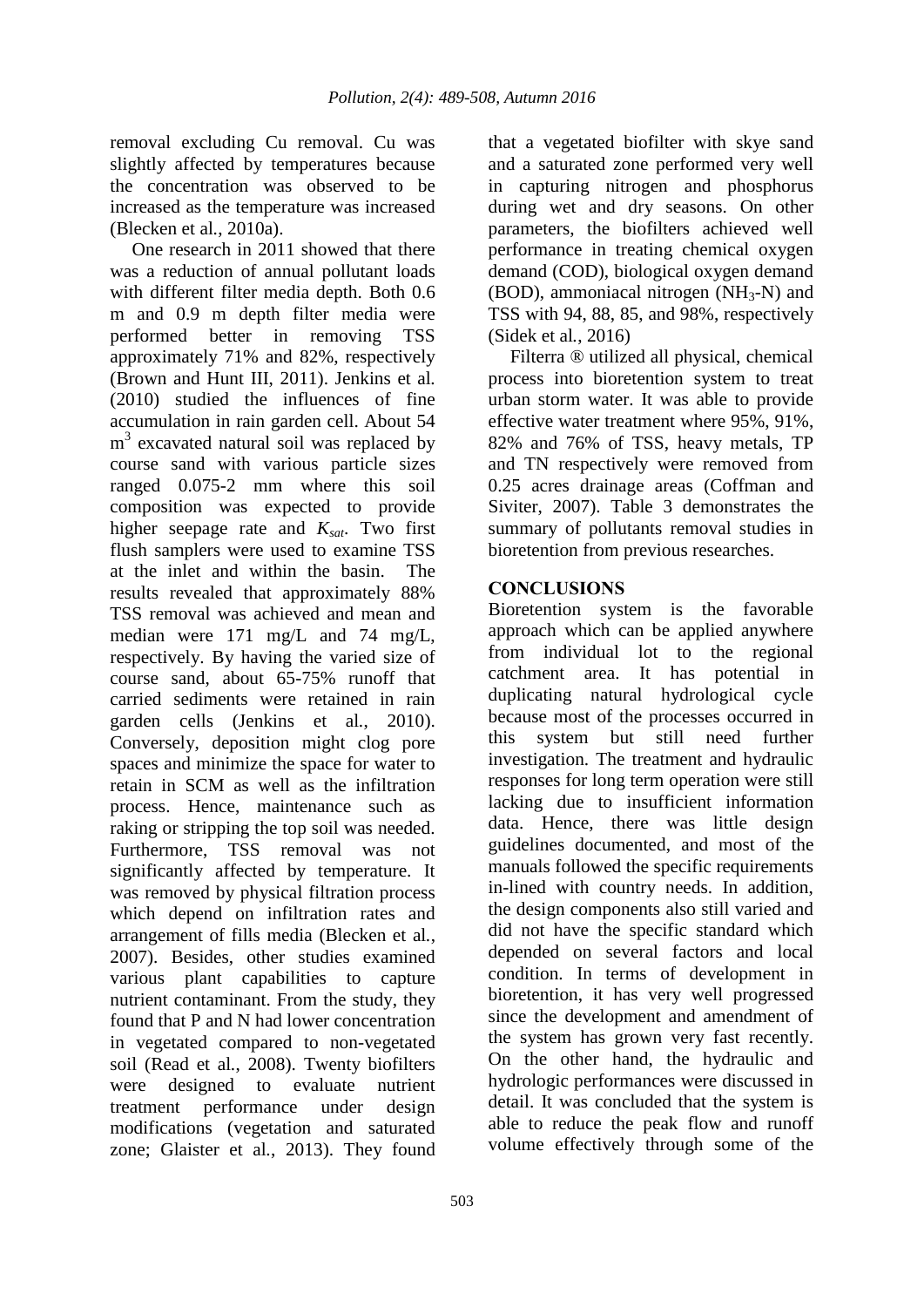| Takaijudin, H. et al. |  |  |  |
|-----------------------|--|--|--|
|-----------------------|--|--|--|

|                                | <b>Study Description</b>                                                                                             | Pollutant Removal (%) |                               |                      |
|--------------------------------|----------------------------------------------------------------------------------------------------------------------|-----------------------|-------------------------------|----------------------|
| <b>Author (Year)</b>           |                                                                                                                      | <b>TSS</b>            | <b>TN</b>                     | TP                   |
| Hunt et al. (2006)             | Influence of drainage configuration on<br>pollutant removal                                                          | 170                   | 40                            | $65 - 240$           |
| Blecken et al. (2007)          | treatment rate at low temperature<br>$2 °C$<br>$8^{\circ}$ C<br>$20^{\circ}$ C                                       | 97.5<br>96.4<br>97.5  | $-0.5$<br>$-11.6$<br>$-207.8$ | 81.2<br>80.3<br>80.7 |
| Coffman and Siviter<br>(2007)  | 3.345 $m2$ rain garden can treat runoff from<br>0.25 acres catchment areas<br>Five (5) factors were examined in 125  | 95                    | 76                            | 82                   |
| Bratieres et al. (2008)        | columns: plant species, filter<br>media, filter depth, filter area and pollutant<br>inflow concentration             | >95                   | 70                            | 85                   |
| Carpenter and Hallam<br>(2010) | Soil mixtures:<br>80compost/20sand<br>20compost/50sand/30topsoil                                                     | 97.9<br>79.3          | 19.9<br>90.8                  | 76.9<br>97.2         |
| Blecken et al. (2010a)         | removal at low temperature:<br>$2^{\circ}C$<br>$7^{\circ}$ C<br>$20^{\circ}$ C                                       | 98<br>98<br>98        | $-5$<br>$-23$<br>$-172$       | 92<br>91<br>91       |
| Hurley and Forman<br>(2011)    | Comparing Phosphorus removal by applying<br>i. detention ponds<br>ii. Biofiltration                                  |                       |                               | 62-79<br>55-71       |
| Erickson et al. (2012)         | Stormwater treatment through iron-sand filter                                                                        |                       |                               | 88                   |
| Bakacs et al. (2013)           | Car wash runoff treated by bioretention<br>mesocosms                                                                 | 84-95                 |                               | 197-388              |
| Barrett et al. (2013)          | Column studies utilized media (concrete sand,<br>masonry sand, medium) and plants<br>(Buffalograss 609 ad Big Muhly) |                       | 59-79                         | 77-94                |
| Geronimo et al. (2014)         | Two types of bioretention were compared by<br>having different plant species                                         |                       | 49-55                         | 85-86                |
| Guo et al. (2014)              | Seven soil columns were tested with different<br>soil mixtures                                                       | 93.4                  | 59.8                          | 92.7                 |
| Houdeshel et al. (2015)        | Evaluating bioretention under arid and semi-<br>arid climate                                                         |                       | $22 - 50$                     | 50                   |

**Table 3. Water quality performance in bioretention system across literature.**

hydrologic processes, mainly the infiltration process. Determination of *Ksat* is the main indicator to assist the infiltration process and it was influenced by some other factors. One of the factors was the soil composition where it helps to achieve the optimum *Ksat* and then also assist the infiltration process. It is also necessary to consider whether the infiltration process can also enhance the treatment performance not just only discharge the surface runoff. Performance of bioretention was also described well in this paper. TSS and TP were captured well through the system. However, TN removal was varied across literature since a more

complex process occurred in bioretention. Thus, it was suggested that more data information can be obtained to establish design chart useful for designers and researchers in the future. Besides, the author would recommend the use of local waste materials in engineered soil also relevant and practical be implemented in bioretention system.

### **ACKNOWLEDGEMENTS**

This experimental work was funded by Ministry of Higher Education under Long Term Research Grant (LRGS) No. 203/PKT/672004 entitled Urban Water Cycle Processes, Management and Societal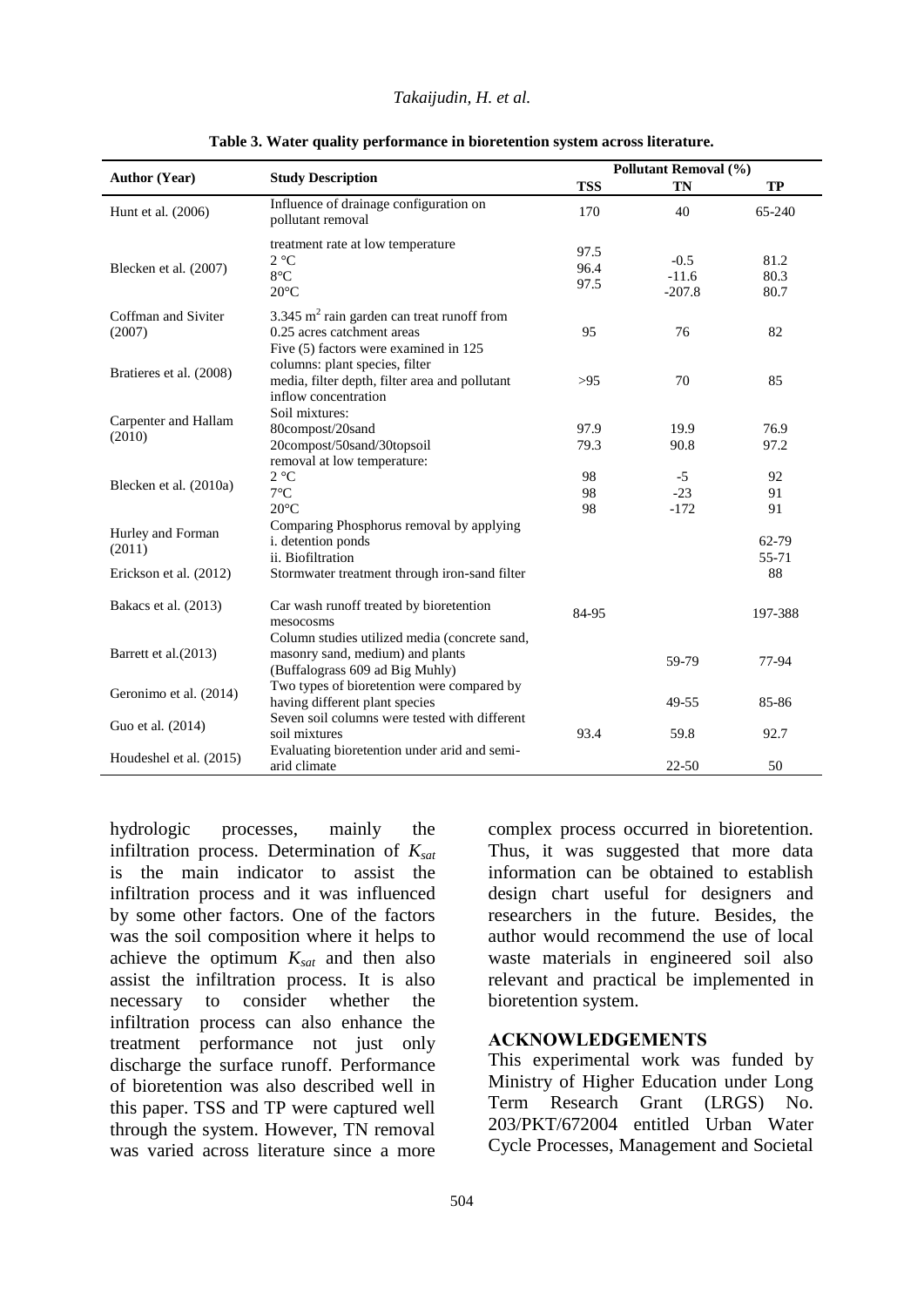Interactions: Crossing from Crisis to Sustainability. The authors would like to acknowledge the financial assistance from Ministry of Education under HICoE's niche area Sustainable Urban Stormwater Management (Grant No. 311.PREDAC.4403901).

#### **REFERENCES**

Ahmad, M.N., Mokhtar, M.N., Baharuddin, A.S., Hock, L.S., Ali, S.R.A., Abd-Aziz, S., Rahman, N.A.A. and Hassan, M.A. (2011). Changes in physicochemical and microbial community during cocomposting of oil palm frond with palm oil mill effluent anaerobic sludge. BioResources, 6(4), 4762- 4780.

Akan, O. (2013). Preliminary Design Aid for Bioretention Filters. J. of Hydrologic Engineering, 18(3), 318-323.

Al-Hamati, A.A.N., Ghazali, A.H. and Mohammed, T.A. (2010). Determination of storage volume required in a sub-surface stormwater detention/retention system. J. of Hydro-environment Research, 4(1), 47-53.

Alcala, M., Jr., Jones, K.D., Ren, J. and Andreassen, T.E. (2009). Compost product optimization for surface water nitrate treatment in biofiltration applications. Bioresour Technol, 100(17), 3991-6.

Asleson, B.C., Nestingen, R.S., Gulliver, J.S., Hozalski, R.M., and Nieber, J.L. (2009). Performance assessment of rain gardens. J. of The American Water Resources Association, 45(4), 1019-1031.

Bachmann, N.J. (2006). Rain Garden Design and Construction Guidelines. Michigan.

Bakacs, M.E., Yergeau, S.E. and Obropta, C.C. (2013). Assessment of Car Wash Runoff Treatment Using Bioretention Mesocosms. J. of Environmental Engineering, 139(8), 1132-1136.

Barrett, M., Limouzin, M. and Lawler, D. (2013). Effects of media and plant selection on biofiltration performance. J. of Environmental Engineering, 139(4), 462-470.

Bayat, H., Sedaghat, A., Safari Sinegani, A.A. and Gregory, A.S. (2015). Investigating the relationship between unsaturated hydraulic conductivity curve and confined compression curve. J. of Hydrology, 522(0), 353-368.

Belkhatir, M., Arab, A., Della, N. and Schanz, T. (2013). Laboratory study on the hydraulic conductivity and pore pressure of sand-silt mixtures. Marine Georesources & Geotechnology, 32(2), 106-122.

Benson, C., Sawangsuriya, A., Trzebiatowski, B. and Albright, W. (2007). Postconstruction changes in the hydraulic properties of water balance cover soils. J. of Geotechnical and Geoenvironmental Engineering, 133(4), 349-359.

Blecken, G.T., Marsalek, J. and Viklander, M. (2010a). Laboratory study of stormwater biofiltration in low temperatures: Total and Dissolved Metal Removals and Fates. Water, Air & Soil Pollution, 219(1-4), 303-317.

Blecken, G.T., Zinger, Y., Deletić, A., Fletcher, T.D., Hedström, A. and Viklander, M. (2010b). Laboratory study on stormwater biofiltration: Nutrient and sediment removal in cold temperatures. J. of Hydrology, 394(3–4), 507-514.

Blecken, G.T., Zinger, Y., Deletić, A., Fletcher, T. D. and Viklander, M. (2009). Impact of a submerged zone and a carbon source on heavy metal removal in stormwater biofilters. Ecological Engineering, 35(5), 769-778.

Blecken, G.T., Zinger, Y., Muthanna, T.M., Deletic, A., Fletcher, T.D. and Viklander, M. (2007). The influence of temperature on nutrient treatment efficiency in stormwater biofilter systems. Water Sci Technol, 56(10), 83-91.

Brander, K.E., Owen, K.E. and Potter, K.W. (2004). Modeled impacts of development type on runoff volume and infiltration performance. Journal of the American Water Resources Association(JAWRA), 40(4), 961-969.

Bratieres, K., Fletcher, T.D., Deletic, A. and Zinger, Y. (2008). Nutrient and sediment removal by stormwater biofilters: a large-scale design optimisation study. Water Res, 42(14), 3930-40.

Bright, T., Hathaway, J., Hunt, W., de los Reyes, F. and Burchell, M. (2010). Impact of storm-water runoff on clogging and fecal bacteria reduction in sand columns. J. of Environmental Engineering, 136(12), 1435-1441.

Brown, R. A. (2011). Evaluation of bioretention hydrology and pollutant removal in the upper coastal plain of North Carolina with development of a bioretention modeling application in DRAINMOD. Dissertation, North Carolina State University.

Brown, R.A. and Hunt III, W.F. (2011). Impacts of media depth on effluent water quality and hydrologic performance of undersized bioretention cells. J. of Irrigation and Drainage Engineering, 137(3), 132-143.

Brown, R.A. and Hunt, W.F. (2011). Impacts of media depth on effluent water quality and hydrologic performance of undersized bioretention cells. J. of Irrigation and Drainage Engineering, 137(3), 132-143.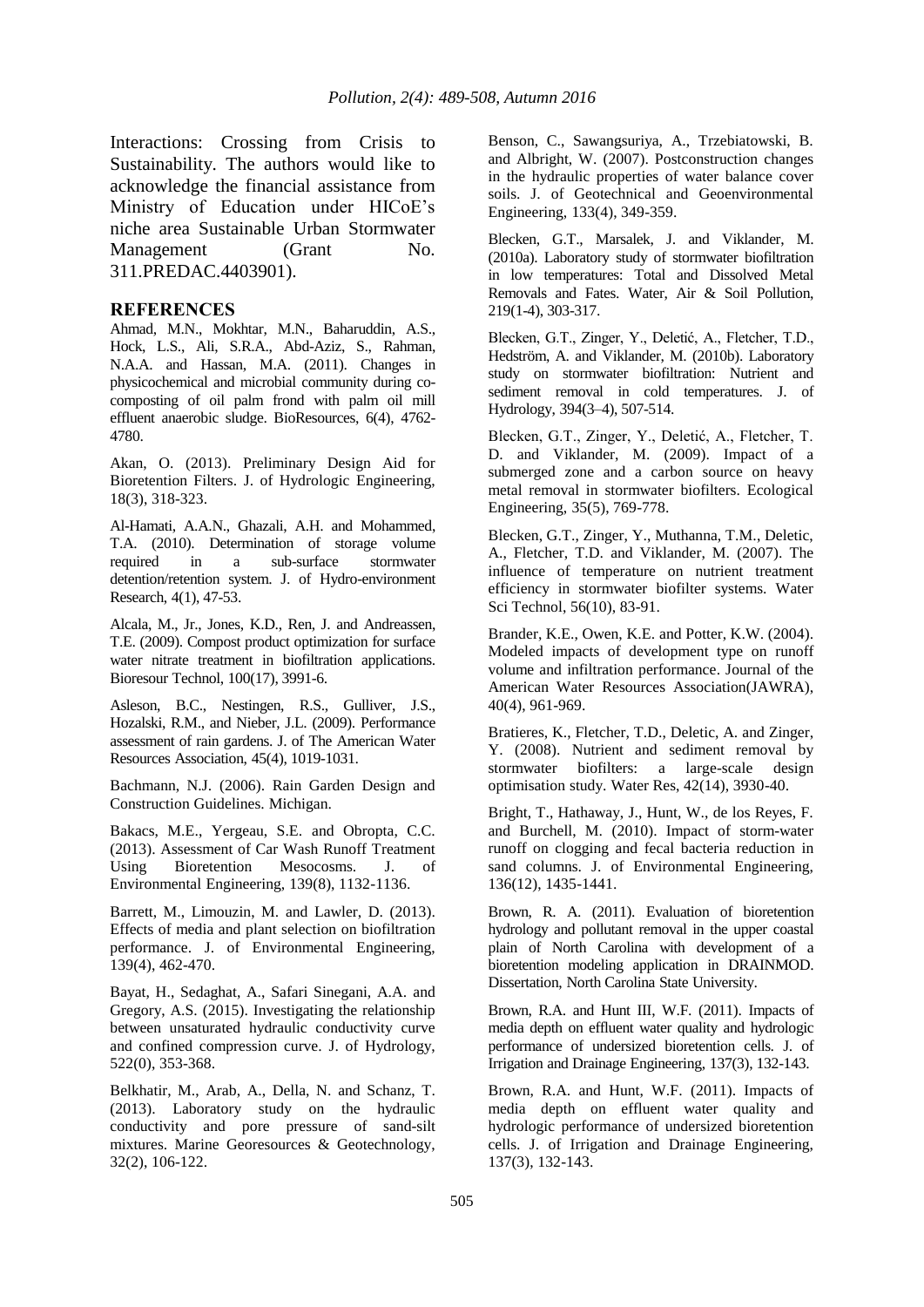Brown, R.A. and Hunt III, W.F. (2010). Impacts of construction activity on bioretention performance. J. of hydrologic engineering, 15(6), 386-394.

Brown, R. and Hunt, W. (2009). Effects of media depth on bioretention performance in the upper coastal plain of North Carolina and bioretention construction impacts study. World Environmental and Water Resources Congress,1-10.

Candemir, F. and Gülser, C. (2012). Influencing factors and prediction of hydraulic conductivity in fine-textured alkaline soils. Arid Land Research and Management, 26(1), 15-31.

Carpenter, D.D. and Hallam, L. (2010). Influence of planting soil mix characteristics on bioretention cell design and performance. J. of Hydrologic Engineering, 15(6), 404-416.

Chan, N.W. (2012). Managing urban flood hazards in Malaysia: emerging issues and challenges. The 3rd International Academic Consortium For Sustainable Cities Symposium (IACSC 2012), Bangkok, Thailand. Thammasat University, September, 154-159.

Chavez, R., Brown, G. and Storm, D. (2013). Impact of variable hydraulic conductivity on bioretention cell performance and implications for construction standards. J. of Hydraulic Engineering, 139(7), 707-715.

Cho, K.W., Song, K.G., Cho, J.W., Kim, T.G. and Ahn, K.H. (2009). Removal of nitrogen by a layered soil infiltration system during intermittent storm events. Chemosphere, 76(5), 690-696.

Clar, M., Laramore, E. and Ryan, H. (2009). Rethinking bioretention design concepts. Low impact development: New and Continuing Applications, 119.

Clar, M., Laramore, E. and Ryan, H. (2007). Rethinking bioretention design concepts. In: ASCE, ed. Proceedings of the Second National Low Impact Development Conference, North Carolina, 119-127.

Coffman, L.S. and Siviter, T.(2007). Filterra by Americast: An advanced sustainable stormwater treatment system. Proceedings of the Second National Low Impact Development Conference, North Carolina. ACSE, 171-181.

Davis, A.P. (2008). Field performance of bioretention: Hydrology impacts. J. of Hydrologic Engineering, 13(2), 90-95.

Davis, A.P., Shokouhian, M., Sharma, H. and Minami, C. (2006). Water quality improvement through bioretention media: Nitrogen and phosphorus removal. Water Environment Research, 78(3), 284-293.

Davis, A.P. and McCuen, R.H. (2005). Vegetative control method: bioretention. Stormwater Management for Smart Growth. New York: Springer.

Davis, A.P., Shokouhian, M., Sharma, H. and Minami, C. (2001). Laboratory study of biological retention for urban stormwater management. Water Environment Research, 5-14.

DeBusk, K. M., Hunt, W.F. and Line, D.E. (2011). Bioretention outflow: Does it mimic nonurban watershed shallow interflow? J. of Hydrologic Engineering, 16(3), 274-279.

DeBusk, K.M. and Wynn, T.M. (2011). Stormwater bioretention for runoff quality and quantity mitigation. J. of Environmental Engineering, 137(9), 800-808.

DID (2012). Stormwater management manual for Malaysia: Bioretention systems. Kuala Lumpur: Department of Drainage and Irrigation (DID), Malaysia.

Estes, C.J. (2007). Storm water infiltration in clay soils: A case study of storm water retention and infiltration techniques in the North Carolina piedmont. Proceedings of the Second National Low Impact Development Conference, North Carolina. ACSE, 159-170.

Fletcher, T.D., Shuster, W., Hunt, W.F., Ashley, R., Butler, D., Arthur, S., Trowsdale, S., Barraud, S., Semadeni-Davies, A., Bertrand-Krajewski, J. L., Mikkelsen, P.S., Rivard, G., Uhl, M., Dagenais, D. and Viklander, M. (2014). SUDS, LID, BMPs, WSUD and more– The evolution and application of terminology surrounding urban drainage. Urban Water J., 1-18.

Geronimo, F.K.F., Maniquiz-Redillas, M.C. and Kim, L. H. (2014). Fate and removal of nutrients in bioretention systems. Desalination and Water Treatment, 1-8.

Gilroy, K.L. and McCuen, R.H. (2009). Spatiotemporal effects of low impact development practices. J. of Hydrology, (367)228-236.

Glaister, B.J., Fletcher, T.D., Cook, P.L. and Hatt, B.E. (2014). Co-optimisation of phosphorus and nitrogen removal in stormwater biofilters: the role of filter media, vegetation and saturated zone. Water Science & Technology, 69(9), 1961-1969.

Good, J.F., O'Sullivan, A.D., Wicke, D. and Cochrane, T.A. (2012). Contaminant removal and hydraulic conductivity of laboratory rain garden systems for stormwater treatment. Water Sci. Technol, 65(12), 2154-61.

Grebel, J.E., Mohanty, S.K., Torkelson, A.A., Boehm, A.B., Higgins, C.P., Maxwell, R.M., Nelson, K.L. and Sedlak, D.L. (2013). Engineered infiltration systems for urban stormwater reclamation. Environmental Engineering Science, 30(8), 437-454.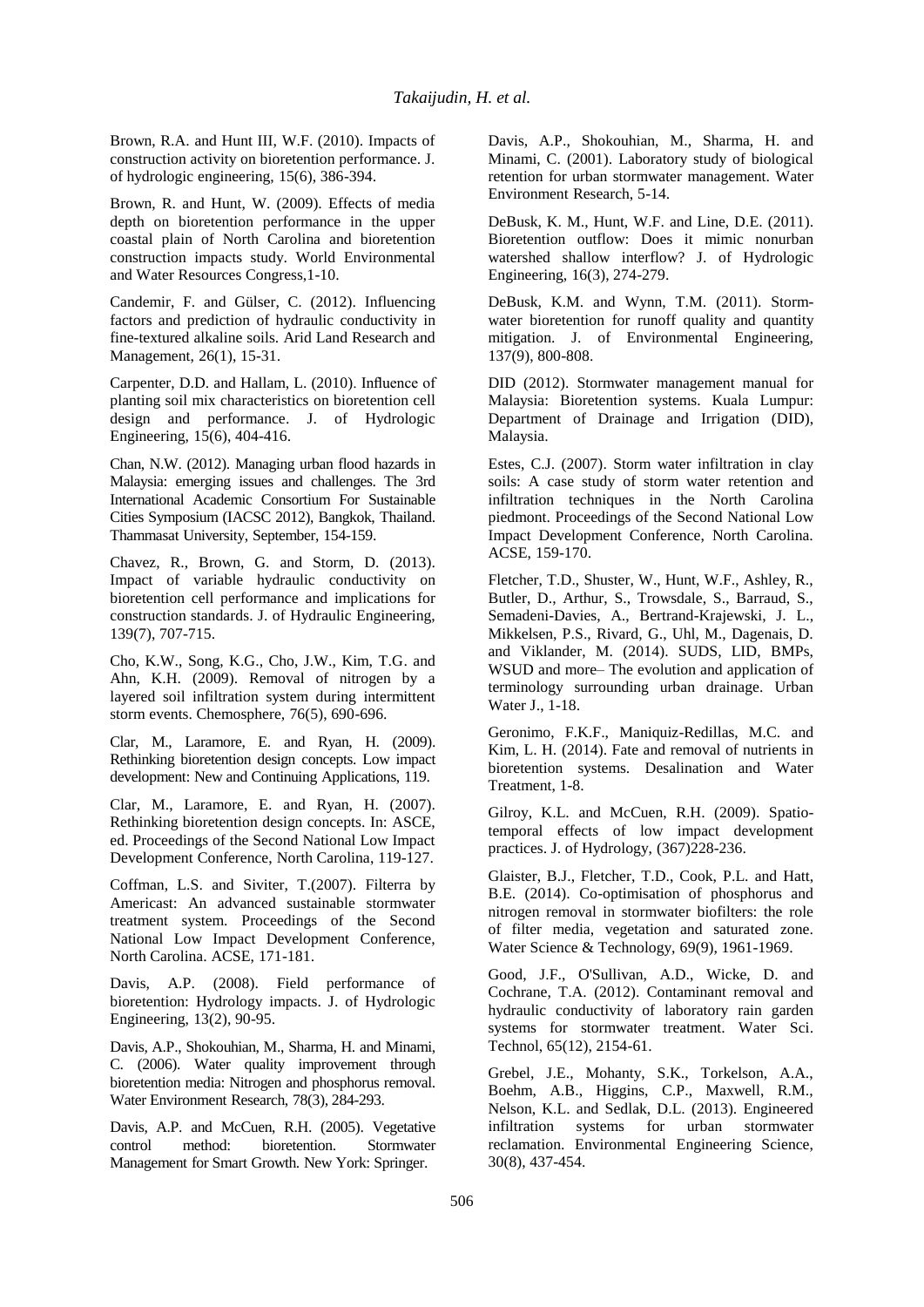Guo, H., Lim, F.Y., Zhang, Y., Lee, L.Y., Hu, J.Y., Ong, S.L., Yau, W.K. and Ong, G.S. (2014). Soil column studies on the performance evaluation of engineered soil mixes for bioretention systems. Desalination and Water Treatment, 1-7.

Hatt, B.E., Fletcher, T.D. and Deletic, A. (2008). Hydraulic and pollutant removal performance of fine media stormwater filtration systems. Environmental Science & Technology, 42(7), 2535-2541.

Hatt, B.E., Fletcher, T.D. and Deletic, A. (2009). Hydrologic and pollutant removal performance of stormwater biofiltration systems at the field scale. J. of Hydrology, 365(3–4), 310-321.

Heasom, W., Traver, R.G. and Welker, A. (2006). Hydrologic modeling of a bioinfiltration best management practice. J. of the American Water Resources Association (JAWRA), 42(5), 1329-1347.

Houdeshel, C.D., Hultine, K.R., Johnson, N.C. and Pomeroy, C.A. (2015). Evaluation of three vegetation treatments in bioretention gardens in a semi-arid climate. Landscape and Urban Planning, 135(0), 62-72.

Hsieh, C. and Davis, A.P. (2005). Evaluation and optimization of bioretention media for treatment of urban storm water runoff. J. of Environmental Engineering, 131(11), 1521-1531.

Hunt, W., Jarrett, A., Smith, J. and Sharkey, L. (2006). Evaluating bioretention hydrology and nutrient removal at three field sites in North Carolina. J. of Irrigation and Drainage Engineering, 132(6), 600-608.

Hurley, S.E. and Forman, R.T. (2011). Stormwater ponds and biofilters for large urban sites: Modeled arrangements that achieve the phosphorus reduction target for Boston's Charles River, USA. Ecological Engineering, (37) 850-863.

Jenkins, J. K., Wadzuk, B.M. and Welker, A.L. (2010). Fines accumulation and distribution in a storm-water rain garden nine years postconstruction. J. of Irrigation and Drainage Engineering, 136(12), 862- 869.

Le Coustumer, S., Fletcher, T.D., Deletic, A. and Barraud, S. (2007). Hydraulic performance of biofilters for stormwater management: first lessons from both laboratory and field studies. Water Sci. Technol, 56(10), 93-100.

Le Coustumer, S., Fletcher, T.D., Deletic, A., Barraud, S. and Lewis, J.F. (2009). Hydraulic performance of biofilter systems for stormwater management: Influences of design and operation. J. of Hydrology, 376(1–2), 16-23.

Le Coustumer, S., Fletcher, T.D., Deletic, A.,

Barraud, S. and Poelsma, P. (2012). The influence of design parameters on clogging of stormwater biofilters: a large-scale column study. Water Res., 46(20), 6743-52.

Le Coustumer, S., Fletcher, T.D., Deletic, A. and Potter, M. (2008). Hydraulic performance of biofilter systems for stormwater management: lessons from a field study. Melbourne Water Corporation.

Li, H., Sharkey, L., Hunt, W. and Davis, A. (2009). Mitigation of impervious surface hydrology using bioretention in North Carolina and Maryland. J. of Hydrologic Engineering, 14(4), 407-415.

Lim, H.S., Lim, W., Hu, J.Y., Ziegler, A. and Ong, S.L. (2015). Comparison of filter media materials for heavy metal removal from urban stormwater runoff using biofiltration systems. J. of Environmental Management, 147(0), 24-33.

Liu, J., Sample, D.J., Bell, C. and Guan, Y. (2014). Review and research needs of bioretention used for the treatment of urban stormwater. Water, 6(4), 1069-1099.

Liu, Q., Cui, X., Zhang, C. and Huang, S. (2016). Experimental investigation of suspended particles transport through porous media: particle and grain size effect. Environmental Technology*,* 37(**7**)**,** 854-864.

Low Impact Development (LID) (2007). Urban Design Tools: Low Impact Development [Online]. Maryland. Available: http://www.lidstormwater.net/biohighres\_specs.htm [Accessed 21 January 2015 2015].

Lawrence Technological University (LTU) (2011). Great Lake of Stormwater Management Institute.<br>LTU Home LTU Home [Online].Available:http://www.ltu.edu/water/retenti

on\_publication.asp. Lucas, W.C. (2010). Design of integrated

bioinfiltration-detention urban retrofits with design storm and continuous simulation methods. J. of Hydrologic Engineering, 15(6), 486-498.

Lucas, W.C. and Greenway, M. (2011). Hydraulic response and nitrogen retention in bioretention mesocosms with regulated outlets: Part I— Hydraulic Response. Water Environment Research, 83(8), 692-702.

Masrouri, F., Bicalho, K.V. and Kawai, K. (2008). Laboratory hydraulic testing in unsaturated soils. Laboratory and Field Testing of Unsaturated Soils. Springer.

Melbourne Water (2005). WSUD Engineering Procedures: Stormwater. CSIRO Publishing.

Nestor, L.S. (2006). Modelling the infiltration process woth a multi layer perceptron artificial